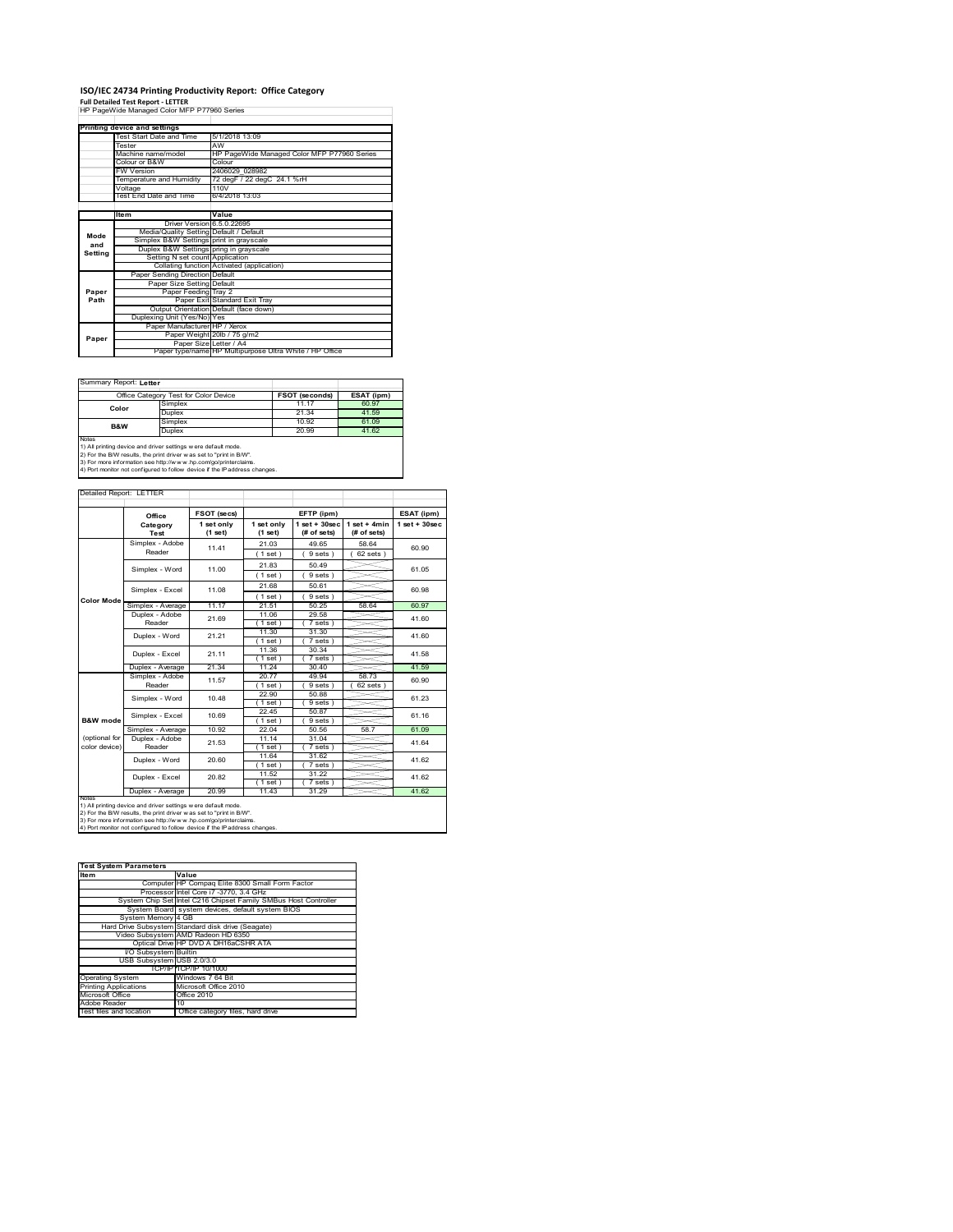### **ISO/IEC 24734 Printing Productivity Report: Office Category**

**Full Detailed Test Report ‐ A4** HP PageWide Managed Color MFP P77960 Series

|         | Printing device and settings            |                                                         |  |  |
|---------|-----------------------------------------|---------------------------------------------------------|--|--|
|         | Test Start Date and Time                | 5/1/2018 13:09                                          |  |  |
|         | Tester                                  | AW                                                      |  |  |
|         | Machine name/model                      | HP PageWide Managed Color MFP P77960 Series             |  |  |
|         | Colour or B&W                           | Colour                                                  |  |  |
|         | FW Version                              | 2406029 028982                                          |  |  |
|         | Temperature and Humidity                | 72 degF / 22 degC 24.1 %rH                              |  |  |
|         | Voltage                                 | 110V                                                    |  |  |
|         | Test End Date and Time                  | 6/4/2018 13:03                                          |  |  |
|         |                                         |                                                         |  |  |
|         | Item                                    | Value                                                   |  |  |
|         | Driver Version 6.5.0.22695              |                                                         |  |  |
| Mode    | Media/Quality Setting Default / Default |                                                         |  |  |
| and     | Simplex B&W Settings print in grayscale |                                                         |  |  |
| Setting | Duplex B&W Settings pring in grayscale  |                                                         |  |  |
|         | Setting N set count Application         |                                                         |  |  |
|         |                                         | Collating function Activated (application)              |  |  |
|         | Paper Sending Direction Default         |                                                         |  |  |
|         | Paper Size Setting Default              |                                                         |  |  |
| Paper   | Paper Feeding Tray 2                    |                                                         |  |  |
| Path    |                                         | Paper Exit Standard Exit Tray                           |  |  |
|         |                                         | Output Orientation Default (face down)                  |  |  |
|         | Duplexing Unit (Yes/No) Yes             |                                                         |  |  |
|         | Paper Manufacturer HP / Xerox           |                                                         |  |  |
| Paper   |                                         | Paper Weight 20lb / 75 g/m2                             |  |  |
|         | Paper Size Letter / A4                  |                                                         |  |  |
|         |                                         | Paper type/name HP Multipurpose Ultra White / HP Office |  |  |

Ï

Summary Report: **A4**

|                                                                     | Office Category Test for Color Device | FSOT (seconds) | ESAT (ipm) |  |  |
|---------------------------------------------------------------------|---------------------------------------|----------------|------------|--|--|
| Colour                                                              | Simplex                               | 11.35          | 61.19      |  |  |
|                                                                     | Duplex                                | 21.57          | 41 47      |  |  |
| B&W                                                                 | Simplex                               | 10.99          | 61 14      |  |  |
|                                                                     | Duplex                                | 20.97          | 41.59      |  |  |
| <b>Notes</b>                                                        |                                       |                |            |  |  |
| 1) All printing device and driver settings w ere default mode.      |                                       |                |            |  |  |
| 2) For the B/W results, the print driver was set to "print in B/W". |                                       |                |            |  |  |

2) For the B/W results, the print driver w as set to "print in B/W".<br>3) For more information see http://w w w .hp.com/go/printerclaims.<br>4) Port monitor not configured to follow device if the IP address changes.

Detailed Report: A4

|                                                                                                                                                                                                                                                                                         | Office                                                         | FSOT (secs)           |                       | EFTP (ipm)                        |                                | ESAT (ipm)              |
|-----------------------------------------------------------------------------------------------------------------------------------------------------------------------------------------------------------------------------------------------------------------------------------------|----------------------------------------------------------------|-----------------------|-----------------------|-----------------------------------|--------------------------------|-------------------------|
|                                                                                                                                                                                                                                                                                         | Category<br>Test                                               | 1 set only<br>(1 set) | 1 set only<br>(1 set) | $1$ set + $30$ sec<br>(# of sets) | $1 set + 4 min$<br>(# of sets) | $1$ set + $30$ sec      |
|                                                                                                                                                                                                                                                                                         | Simplex - Adobe<br>Reader                                      | 11.90                 | 20.20                 | 48.66                             | 58.84<br>$64$ sets $)$         | 61.07                   |
|                                                                                                                                                                                                                                                                                         |                                                                |                       | (1 set)               | 9 sets )                          |                                |                         |
|                                                                                                                                                                                                                                                                                         | Simplex - Word                                                 | 11.02                 | 21 79                 | 50.47                             |                                | 61.18                   |
|                                                                                                                                                                                                                                                                                         |                                                                |                       | (1 set)               | 9 sets                            |                                |                         |
| Colour                                                                                                                                                                                                                                                                                  | Simplex - Excel                                                | 11.13                 | 21.58                 | 49.98                             |                                | 61.32                   |
| Mode                                                                                                                                                                                                                                                                                    |                                                                |                       | (1 set)               | 9 sets 1                          |                                |                         |
|                                                                                                                                                                                                                                                                                         | Simplex - Average                                              | 11.35                 | 21.19                 | 49.70                             | 58.84                          | 61.19                   |
|                                                                                                                                                                                                                                                                                         | Duplex - Adobe                                                 | 22.35                 | 10.72                 | 30.58                             |                                | 41.58                   |
|                                                                                                                                                                                                                                                                                         | Reader                                                         |                       | (1 set )              | 7 sets)                           |                                |                         |
|                                                                                                                                                                                                                                                                                         | Duplex - Word                                                  | 21.07                 | 11.38                 | 31.54                             |                                | 41.60                   |
|                                                                                                                                                                                                                                                                                         |                                                                |                       | 1 set                 | 7 sets                            |                                |                         |
|                                                                                                                                                                                                                                                                                         | Duplex - Excel                                                 | 21 27                 | 11.28                 | 31.88                             |                                | 41.24                   |
|                                                                                                                                                                                                                                                                                         |                                                                |                       | $1$ set)              | 8 sets                            |                                |                         |
|                                                                                                                                                                                                                                                                                         | Duplex - Average                                               | 21.6                  | 11.12                 | 31.33                             |                                | 41.47                   |
|                                                                                                                                                                                                                                                                                         | Simplex - Adobe<br>Reader<br>Simplex - Word<br>Simplex - Excel | 11 45                 | 20.99                 | 49.42                             | 58.75                          | 61.02<br>61 16<br>61 24 |
|                                                                                                                                                                                                                                                                                         |                                                                |                       | (1 set)               | 9 sets                            | 64 sets                        |                         |
|                                                                                                                                                                                                                                                                                         |                                                                | 10.88                 | 22.07                 | 50.55                             |                                |                         |
|                                                                                                                                                                                                                                                                                         |                                                                |                       | (1 set)               | 9 sets )                          |                                |                         |
|                                                                                                                                                                                                                                                                                         |                                                                | 10.63                 | 22.57                 | 51.07                             |                                |                         |
| B&W mode                                                                                                                                                                                                                                                                                |                                                                |                       | (1 set)               | 9 sets)                           |                                |                         |
|                                                                                                                                                                                                                                                                                         | Simplex - Average                                              | 11.0                  | 21.87                 | 50.34                             | 58.8                           | 61.14                   |
| (optional for                                                                                                                                                                                                                                                                           | Duplex - Adobe                                                 | 21.46                 | 11.18                 | 30.06                             |                                | 41.58                   |
| color device)                                                                                                                                                                                                                                                                           | Reader                                                         |                       | (1 set)               | 7 sets 1                          |                                |                         |
|                                                                                                                                                                                                                                                                                         | Duplex - Word                                                  | 20.72                 | 11.56                 | 31.60                             |                                | 41.58                   |
|                                                                                                                                                                                                                                                                                         |                                                                |                       | (1 set)               | 7 sets)                           |                                |                         |
|                                                                                                                                                                                                                                                                                         | Duplex - Excel                                                 | 20.71                 | 11.58                 | 31.32                             |                                | 41.62                   |
|                                                                                                                                                                                                                                                                                         |                                                                |                       | $1$ set)              | 7 sets                            |                                |                         |
| <b>NOtes</b>                                                                                                                                                                                                                                                                            | Duplex - Average                                               | 21.0                  | 11.44                 | 30.99                             |                                | 41.59                   |
| 1) All printing device and driver settings w ere default mode.<br>2) For the B/W results, the print driver w as set to "print in B/W".<br>3) For more information see http://www.hp.com/go/printerclaims.<br>4) Port monitor not configured to follow device if the IP address changes. |                                                                |                       |                       |                                   |                                |                         |

| <b>Test System Parameters</b> |                                                                 |
|-------------------------------|-----------------------------------------------------------------|
| <b>Item</b>                   | Value                                                           |
|                               | Computer HP Compag Elite 8300 Small Form Factor                 |
|                               | Processor Intel Core i7 -3770, 3.4 GHz                          |
|                               | System Chip Set Intel C216 Chipset Family SMBus Host Controller |
|                               | System Board system devices, default system BIOS                |
| System Memory 4 GB            |                                                                 |
|                               | Hard Drive Subsystem Standard disk drive (Seagate)              |
|                               | Video Subsystem AMD Radeon HD 6350                              |
|                               | Optical Drive HP DVD A DH16aCSHR ATA                            |
| <b>VO Subsystem Builtin</b>   |                                                                 |
| USB Subsystem USB 2.0/3.0     |                                                                 |
|                               | TCP/IPITCP/IP 10/1000                                           |
| <b>Operating System</b>       | Windows 7 64 Bit                                                |
| <b>Printing Applications</b>  | Microsoft Office 2010                                           |
| Microsoft Office              | Office 2010                                                     |
| Adobe Reader                  | 10                                                              |
| Test files and location       | Office category files, hard drive                               |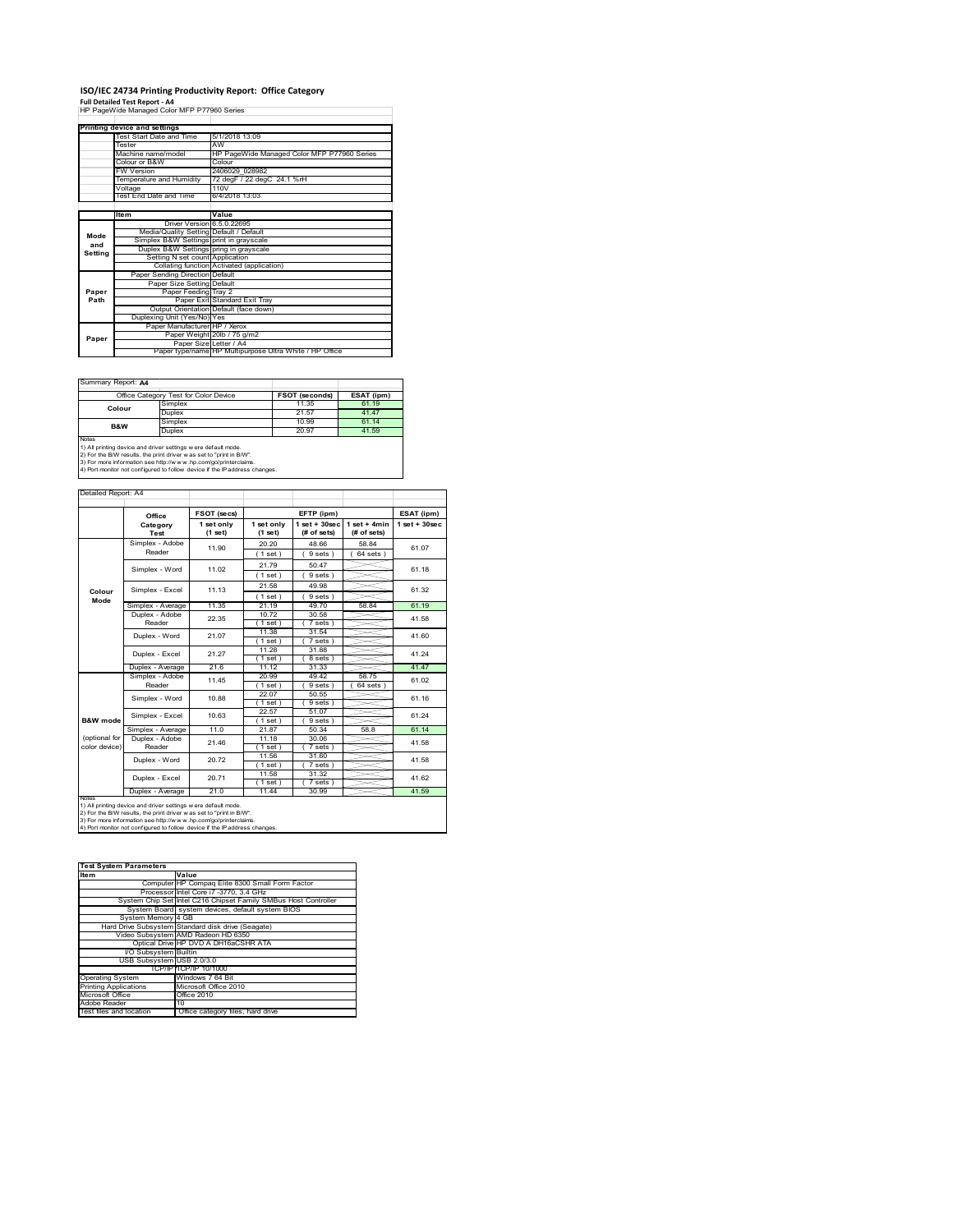### **ISO/IEC 24734 Printing Productivity Report: Office Category**

**Full Detailed Test Report ‐ Tabloid** HP PageWide Managed Color MFP P77960 Series

|         | <b>Printing device and settings</b>     |                                                         |  |  |
|---------|-----------------------------------------|---------------------------------------------------------|--|--|
|         | Test Start Date and Time                | 5/1/2018 13:09                                          |  |  |
|         | Tester                                  | AW                                                      |  |  |
|         | Machine name/model                      | HP PageWide Managed Color MFP P77960 Series             |  |  |
|         | Colour or B&W                           | Colour                                                  |  |  |
|         | <b>FW Version</b>                       | 2406029 028982                                          |  |  |
|         | Temperature and Humidity                | 72 degF / 22 degC 24.1 %rH                              |  |  |
|         | Voltage                                 | 110V                                                    |  |  |
|         | Test End Date and Time                  | 6/4/2018 13:03                                          |  |  |
|         |                                         |                                                         |  |  |
|         | <b>Item</b>                             | Value                                                   |  |  |
|         | Driver Version 6.5.0.22695              |                                                         |  |  |
| Mode    | Media/Quality Setting Default / Default |                                                         |  |  |
| and     | Simplex B&W Settings print in grayscale |                                                         |  |  |
| Setting | Duplex B&W Settings pring in grayscale  |                                                         |  |  |
|         | Setting N set count Application         |                                                         |  |  |
|         |                                         | Collating function Activated (application)              |  |  |
|         | Paper Sending Direction Default         |                                                         |  |  |
|         | Paper Size Setting Default              |                                                         |  |  |
| Paper   | Paper Feeding Tray 2                    |                                                         |  |  |
| Path    |                                         | Paper Exit Standard Exit Tray                           |  |  |
|         |                                         | Output Orientation Default (face down)                  |  |  |
|         | Duplexing Unit (Yes/No) Yes             |                                                         |  |  |
|         | Paper Manufacturer HP / Xerox           |                                                         |  |  |
| Paper   |                                         | Paper Weight 20lb / 75 g/m2                             |  |  |
|         |                                         | Paper Size Letter / A4                                  |  |  |
|         |                                         | Paper type/name HP Multipurpose Ultra White / HP Office |  |  |

 $\sim$ 

 $\overline{\phantom{a}}$ 

Summary Report: Tabloid

| Office Category Test for Color Device                                                                                                                                                                                    |                       |                                                                            |  |
|--------------------------------------------------------------------------------------------------------------------------------------------------------------------------------------------------------------------------|-----------------------|----------------------------------------------------------------------------|--|
|                                                                                                                                                                                                                          | <b>FSOT (seconds)</b> | ESAT (ipm)                                                                 |  |
| Simplex                                                                                                                                                                                                                  | 11.17                 | 31.19                                                                      |  |
| Duplex                                                                                                                                                                                                                   | 21.34                 | 15.94                                                                      |  |
| Simplex                                                                                                                                                                                                                  | 16.00                 | 31.17                                                                      |  |
| 24.14<br>Duplex                                                                                                                                                                                                          |                       | 15.94                                                                      |  |
| <b>Notes</b><br>1) All printing device and driver settings w ere default mode.<br>2) For the B/W results, the print driver was set to "print in B/W".<br>3) For more information see http://www.hp.com/go/printerclaims. |                       |                                                                            |  |
|                                                                                                                                                                                                                          |                       | 4) Port monitor not configured to follow device if the IP address changes. |  |

Detailed Report: Tab

|                     | Office                                                                                                                                                                                                                                                                                  | FSOT (secs)           |                       | EFTP (ipm)                        |                               | ESAT (ipm)        |
|---------------------|-----------------------------------------------------------------------------------------------------------------------------------------------------------------------------------------------------------------------------------------------------------------------------------------|-----------------------|-----------------------|-----------------------------------|-------------------------------|-------------------|
|                     | Category<br>Test                                                                                                                                                                                                                                                                        | 1 set only<br>(1 set) | 1 set only<br>(1 set) | $1$ set + $30$ sec<br>(# of sets) | $1$ set + 4min<br>(# of sets) | $1$ set $+30$ sec |
|                     | Simplex - Adobe                                                                                                                                                                                                                                                                         | 17.53                 | 13.70                 | 24.48                             | 29.54                         | 31 18             |
|                     | Reader                                                                                                                                                                                                                                                                                  |                       | (1 set)               | 5 sets)                           | 33 sets)                      |                   |
|                     | Simplex - Word                                                                                                                                                                                                                                                                          | 15 84                 | 15.15                 | 25.72                             |                               | 31.19             |
|                     |                                                                                                                                                                                                                                                                                         |                       | (1 set)               | $5 sets$ )                        |                               |                   |
|                     | Simplex - Excel                                                                                                                                                                                                                                                                         | 15.42                 | 15.56                 | 25.50                             |                               | 31.20             |
| <b>Color Mode</b>   |                                                                                                                                                                                                                                                                                         |                       | (1 set)               | $5 sets$ )                        |                               |                   |
|                     | Simplex - Average                                                                                                                                                                                                                                                                       | 16.27                 | 14.80                 | 25.23                             | 29.54                         | 31.19             |
|                     | Duplex - Adobe                                                                                                                                                                                                                                                                          | 25.57                 | 9.38                  | 1286                              |                               | 15.94             |
|                     | Reader                                                                                                                                                                                                                                                                                  |                       | $1$ set $)$           | 3 sets)                           |                               |                   |
|                     | Duplex - Word                                                                                                                                                                                                                                                                           | 24 25                 | 9.88                  | 13.18                             |                               | 15.94             |
|                     |                                                                                                                                                                                                                                                                                         |                       | $1$ set $)$           | 3 sets                            |                               |                   |
|                     | Duplex - Excel                                                                                                                                                                                                                                                                          | 23.80                 | 10.08                 | 13.26                             |                               | 15.94             |
|                     |                                                                                                                                                                                                                                                                                         |                       | (1 set)               | 3 sets)                           |                               |                   |
|                     | Duplex - Average                                                                                                                                                                                                                                                                        | 24.54                 | 9.78                  | 13.10                             |                               | 15.94             |
|                     | Simplex - Adobe                                                                                                                                                                                                                                                                         | 17.02                 | 14.10                 | 24.88                             | 29.40                         | 31.17             |
|                     | Reader                                                                                                                                                                                                                                                                                  |                       | $1$ set $)$           | 5 sets                            | 33 sets                       |                   |
|                     | Simplex - Word                                                                                                                                                                                                                                                                          | 15.63                 | 15.35                 | 25.86                             |                               | 31.17<br>31.18    |
|                     |                                                                                                                                                                                                                                                                                         |                       | $1$ set)              | 5 sets)                           |                               |                   |
|                     | Simplex - Excel                                                                                                                                                                                                                                                                         | 15.33                 | 15.65                 | 25.80                             |                               |                   |
| <b>B&amp;W</b> mode |                                                                                                                                                                                                                                                                                         |                       | (1 set)               | 5 sets)                           |                               |                   |
|                     | Simplex - Average                                                                                                                                                                                                                                                                       | 16.00                 | 15.03                 | 25.51                             | 29.40                         | 31.17             |
| (optional for       | Duplex - Adobe                                                                                                                                                                                                                                                                          | 25.03                 | 9.58                  | 12.82                             |                               | 15.94             |
| color device)       | Reader                                                                                                                                                                                                                                                                                  |                       | $1$ set)              | 3 sets )                          |                               |                   |
|                     | Duplex - Word                                                                                                                                                                                                                                                                           | 23.57                 | 10.18                 | 13.38                             |                               | 15.94             |
|                     |                                                                                                                                                                                                                                                                                         |                       | $1$ set)              | 3 sets)                           |                               |                   |
|                     | Duplex - Excel                                                                                                                                                                                                                                                                          | 23.82                 | 10.06                 | 13.24                             |                               | 15.94             |
|                     |                                                                                                                                                                                                                                                                                         |                       | $1$ set)              | 3 sets)                           |                               |                   |
|                     | Duplex - Average                                                                                                                                                                                                                                                                        | 24.14                 | 9.94                  | 13.14                             |                               | 15.94             |
| <b>NOIRS</b>        | 1) All printing device and driver settings w ere default mode.<br>2) For the B/W results, the print driver w as set to "print in B/W".<br>3) For more information see http://www.hp.com/go/printerclaims.<br>4) Port monitor not configured to follow device if the IP address changes. |                       |                       |                                   |                               |                   |

**Item Value Test System Parameters**Computer HP Compaq Elite 8300 Small Form Factor Processor Intel Core i7 -3770, 3.4 GHz System Chip Set Intel Care i7 -3770, 3.4 GHz<br>System Chip Set Intel C216 Chipset Family SMBus Host Controller<br>Controller System Board system devices, default system BIOS System Memory 4 GB Hard Drive Subsystem Standard disk drive (Seagate)

| <b>JYSICIII IVICHUIVIT</b> UD                      |
|----------------------------------------------------|
| Hard Drive Subsystem Standard disk drive (Seagate) |
| Video Subsystem AMD Radeon HD 6350                 |
| Optical Drive HP DVD A DH16aCSHR ATA               |
| I/O Subsystem Builtin                              |
| USB Subsystem USB 2.0/3.0                          |
| TCP/IPITCP/IP 10/1000                              |
| Windows 7 64 Bit                                   |
| Microsoft Office 2010                              |
| Office 2010                                        |
| 10                                                 |
| Office category files, hard drive                  |
|                                                    |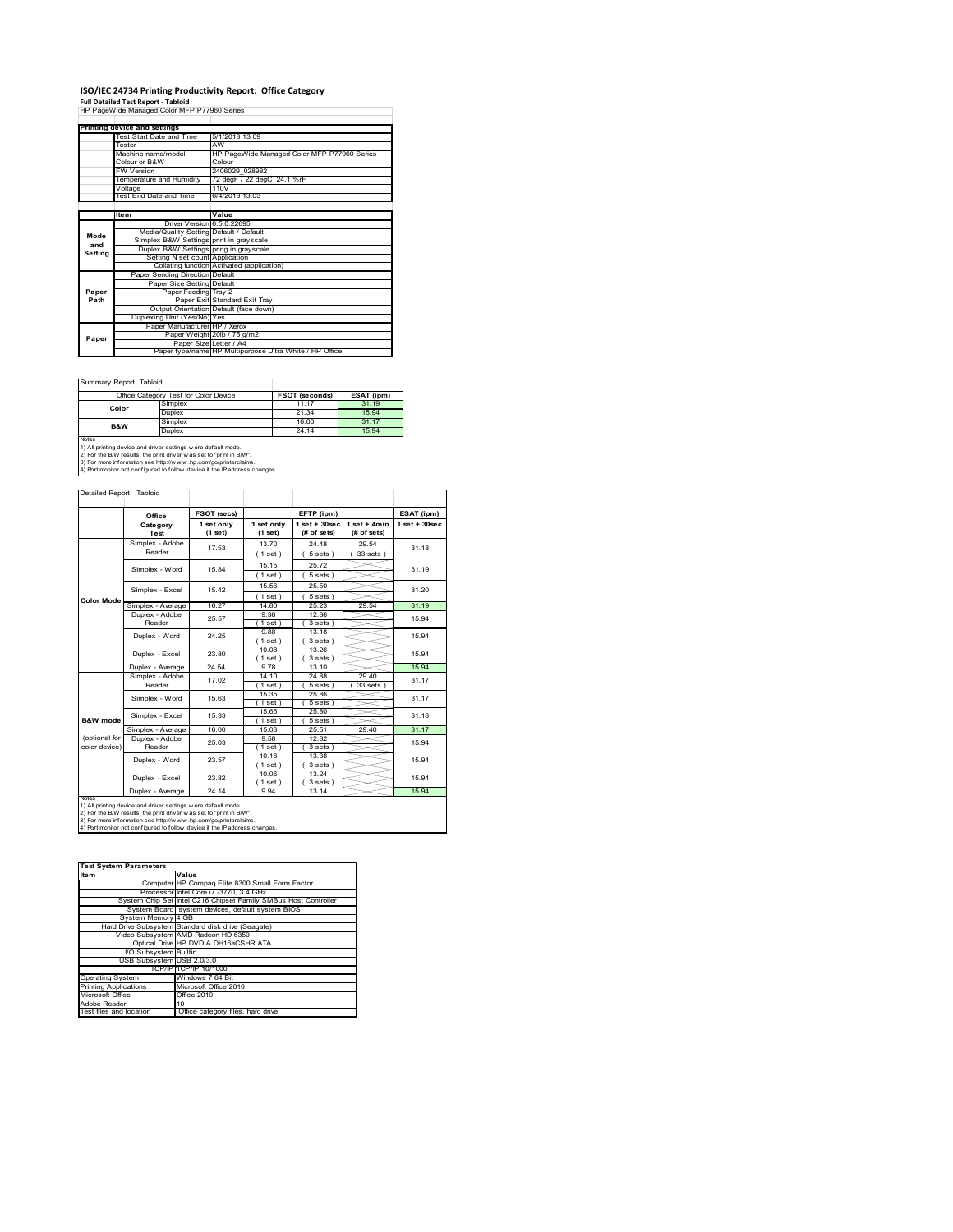## **ISO/IEC 24734 Printing Productivity Report: Office Category**

**Full Detailed Test Report ‐ A3** HP PageWide Managed Color MFP P77960 Series

|         | Printing device and settings            |                                                         |  |  |  |
|---------|-----------------------------------------|---------------------------------------------------------|--|--|--|
|         | Test Start Date and Time                | 5/1/2018 13:09                                          |  |  |  |
|         | Tester                                  | AW                                                      |  |  |  |
|         | Machine name/model                      | HP PageWide Managed Color MFP P77960 Series             |  |  |  |
|         | Colour or B&W                           | Colour                                                  |  |  |  |
|         | <b>FW Version</b>                       | 2406029 028982                                          |  |  |  |
|         | Temperature and Humidity                | 72 degF / 22 degC 24.1 %rH                              |  |  |  |
|         | Voltage                                 | 110V                                                    |  |  |  |
|         | Test End Date and Time                  | 6/4/2018 13:03                                          |  |  |  |
|         |                                         |                                                         |  |  |  |
|         | Item                                    | Value                                                   |  |  |  |
|         | Driver Version 6.5.0.22695              |                                                         |  |  |  |
| Mode    | Media/Quality Setting Default / Default |                                                         |  |  |  |
| and     | Simplex B&W Settings print in grayscale |                                                         |  |  |  |
| Setting | Duplex B&W Settings pring in grayscale  |                                                         |  |  |  |
|         | Setting N set count Application         |                                                         |  |  |  |
|         |                                         | Collating function Activated (application)              |  |  |  |
|         | Paper Sending Direction Default         |                                                         |  |  |  |
|         | Paper Size Setting Default              |                                                         |  |  |  |
| Paper   | Paper Feeding Tray 2                    |                                                         |  |  |  |
| Path    |                                         | Paper Exit Standard Exit Tray                           |  |  |  |
|         |                                         | Output Orientation Default (face down)                  |  |  |  |
|         | Duplexing Unit (Yes/No) Yes             |                                                         |  |  |  |
|         | Paper Manufacturer HP / Xerox           |                                                         |  |  |  |
| Paper   |                                         | Paper Weight 20lb / 75 g/m2                             |  |  |  |
|         | Paper Size Letter / A4                  |                                                         |  |  |  |
|         |                                         | Paper type/name HP Multipurpose Ultra White / HP Office |  |  |  |

 $\sim$ 

 $\overline{\phantom{a}}$ 

Summary Report: A3

|                                                                | Office Category Test for Color Device                               | FSOT (seconds) | ESAT (ipm) |  |  |  |
|----------------------------------------------------------------|---------------------------------------------------------------------|----------------|------------|--|--|--|
| Color                                                          | Simplex                                                             | 11.17          | 31.18      |  |  |  |
|                                                                | Duplex                                                              | 21.34          | 16.04      |  |  |  |
| <b>B&amp;W</b>                                                 | Simplex                                                             | 1578           | 31.18      |  |  |  |
|                                                                | Duplex                                                              | 24.04          | 16.04      |  |  |  |
| <b>Notes</b>                                                   |                                                                     |                |            |  |  |  |
| 1) All printing device and driver settings w ere default mode. |                                                                     |                |            |  |  |  |
|                                                                | 2) For the B/W results, the print driver was set to "print in B/W". |                |            |  |  |  |

2) For the B/W results, the print driver w as set to "print in B/W".<br>3) For more information see http://w w w .hp.com/go/printerclaims.<br>4) Port monitor not configured to follow device if the IP address changes.

|                     | Office                                                         | FSOT (secs)<br>EFTP (ipm) |                       | ESAT (ipm)                       |                               |                    |  |
|---------------------|----------------------------------------------------------------|---------------------------|-----------------------|----------------------------------|-------------------------------|--------------------|--|
|                     | Category<br>Test                                               | 1 set only<br>(1 set)     | 1 set only<br>(1 set) | $1$ set $+30$ sec<br>(# of sets) | $1$ set + 4min<br>(# of sets) | $1$ set + $30$ sec |  |
|                     | Simplex - Adobe                                                | 17.59                     | 13.65                 | 24.53                            | 29.56                         | 31.19              |  |
|                     | Reader                                                         |                           | (1 set)               | 5 sets                           | 33 sets )                     |                    |  |
|                     | Simplex - Word                                                 | 15 43                     | 15.55                 | 25.76                            |                               | 31 19              |  |
|                     |                                                                |                           | (1 set)               | 5 sets)                          |                               |                    |  |
|                     | Simplex - Excel                                                | 15.92                     | 15.08                 | 25.76                            |                               | 31.18              |  |
| <b>Color Mode</b>   |                                                                |                           | (1 set)               | $5 sets$ )                       |                               |                    |  |
|                     | Simplex - Average                                              | 16.32                     | 14 76                 | 25.35                            | 29.56                         | 31.18              |  |
|                     | Duplex - Adobe                                                 | 24.98                     | 9.60                  | 13.60                            |                               | 16.04              |  |
|                     | Reader                                                         |                           | $1$ set)              | 4 sets)                          |                               |                    |  |
|                     | Duplex - Word                                                  | 23 73                     | 10.10                 | 13.90                            |                               | 16.04              |  |
|                     |                                                                |                           | (1 set)               | 4 sets                           |                               |                    |  |
|                     | Duplex - Excel                                                 | 23.66                     | 10.12                 | 13.82                            |                               | 16.04              |  |
|                     |                                                                |                           | $1$ set)              | 4 sets 1                         |                               |                    |  |
|                     | Duplex - Average                                               | 24.13                     | 9.94                  | 13.77                            |                               | 16.04              |  |
|                     | Simplex - Adobe                                                | 16.46                     | 14.58                 | 24.95                            | 29.78                         | 31.18              |  |
|                     | Reader                                                         |                           | $1$ set $)$           | 5 sets                           | 33 sets                       |                    |  |
|                     | Simplex - Word                                                 | 15.40                     | 15.59                 | 25.65                            |                               | 31.18              |  |
|                     |                                                                |                           | (1 set)               | 5 sets )                         |                               |                    |  |
| <b>B&amp;W</b> mode | Simplex - Excel                                                | 15.47                     | 15.51                 | 25.34                            |                               | 31 19              |  |
|                     |                                                                |                           | (1 set)               | 5 sets)                          |                               |                    |  |
| (optional for       | Simplex - Average<br>Duplex - Adobe                            | 15.78                     | 15.22<br>976          | 25.31<br>13.68                   | 29.78                         | 31.18              |  |
| color device)       | Reader                                                         | 24.57                     | (1 set)               | 4 sets)                          |                               | 16.04              |  |
|                     |                                                                |                           | 10.10                 | 14.02                            |                               |                    |  |
|                     | Duplex - Word                                                  | 23.75                     | (1 set)               | $4 sets$ )                       |                               | 16.04              |  |
|                     |                                                                |                           | 10.08                 | 14.00                            |                               |                    |  |
|                     | Duplex - Excel                                                 | 23.80                     | $1$ set)              | 4 sets)                          |                               | 16.04              |  |
|                     | Duplex - Average                                               | 24.04                     | 9.98                  | 13.90                            |                               | 16.04              |  |
| <b>NOTAS</b>        | 1) All printing device and driver settings w ere default mode. |                           |                       |                                  |                               |                    |  |

| <b>Test System Parameters</b> |                                                                 |  |  |  |
|-------------------------------|-----------------------------------------------------------------|--|--|--|
| <b>Item</b>                   | Value                                                           |  |  |  |
|                               | Computer HP Compag Elite 8300 Small Form Factor                 |  |  |  |
|                               | Processor Intel Core i7 -3770, 3.4 GHz                          |  |  |  |
|                               | System Chip Set Intel C216 Chipset Family SMBus Host Controller |  |  |  |
|                               | System Board system devices, default system BIOS                |  |  |  |
| System Memory 4 GB            |                                                                 |  |  |  |
|                               | Hard Drive Subsystem Standard disk drive (Seagate)              |  |  |  |
|                               | Video Subsystem AMD Radeon HD 6350                              |  |  |  |
|                               | Optical Drive HP DVD A DH16aCSHR ATA                            |  |  |  |
| I/O Subsystem Builtin         |                                                                 |  |  |  |
| USB Subsystem USB 2.0/3.0     |                                                                 |  |  |  |
|                               | TCP/IPITCP/IP 10/1000                                           |  |  |  |
| <b>Operating System</b>       | Windows 7 64 Bit                                                |  |  |  |
| <b>Printing Applications</b>  | Microsoft Office 2010                                           |  |  |  |
| Microsoft Office              | Office 2010                                                     |  |  |  |
| Adobe Reader                  | 10                                                              |  |  |  |
| Test files and location       | Office category files, hard drive                               |  |  |  |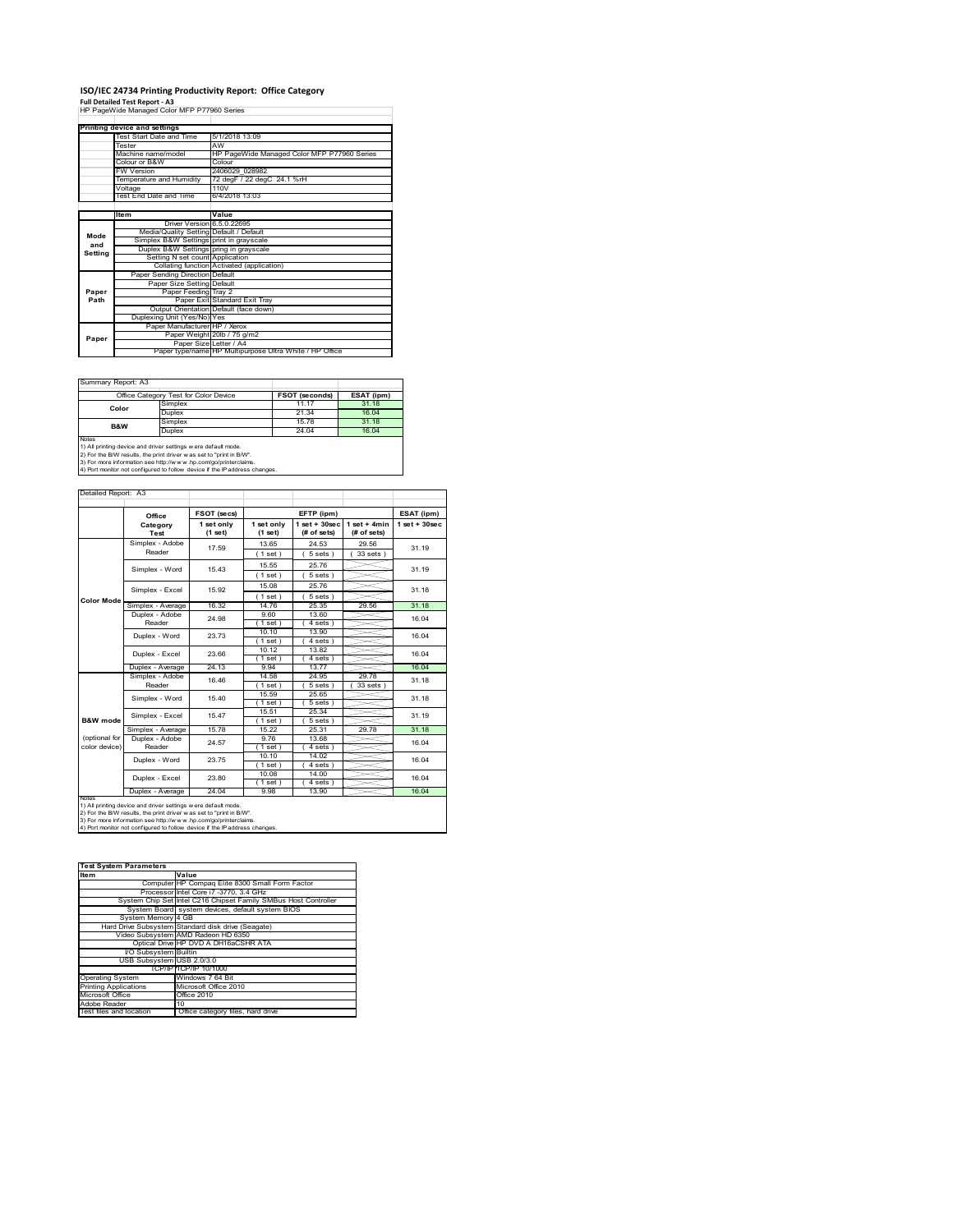# **ISO/IEC 24734 Printing Productivity Report: Office Category Feature Performance Full Report ‐ Office Feature Performance Test** HP PageWide Managed Color MFP P77960 Series

| reature renormance run neport - onnee reature renormance rest<br>HP PageWide Managed Color MFP P77960 Series |                                         |                                                         |  |  |  |
|--------------------------------------------------------------------------------------------------------------|-----------------------------------------|---------------------------------------------------------|--|--|--|
|                                                                                                              |                                         |                                                         |  |  |  |
|                                                                                                              |                                         |                                                         |  |  |  |
|                                                                                                              | Printing device and settings            |                                                         |  |  |  |
|                                                                                                              | Test Start Date and Time                | 5/1/2018 13:09                                          |  |  |  |
|                                                                                                              | Tester                                  | AW                                                      |  |  |  |
|                                                                                                              | Machine name/model                      | HP PageWide Managed Color MFP P77960 Series             |  |  |  |
|                                                                                                              | Colour or B&W                           | Colour                                                  |  |  |  |
|                                                                                                              | <b>FW Version</b>                       | 2406029 028982                                          |  |  |  |
|                                                                                                              | Temperature and Humidity                | 72 degF / 22 degC 24.1 %rH                              |  |  |  |
|                                                                                                              | Voltage                                 | 110V                                                    |  |  |  |
|                                                                                                              | Test End Date and Time                  | 6/4/2018 13:03                                          |  |  |  |
|                                                                                                              |                                         |                                                         |  |  |  |
|                                                                                                              | Item                                    | Value                                                   |  |  |  |
|                                                                                                              | Driver Version 6.5.0.22695              |                                                         |  |  |  |
| Mode                                                                                                         | Media/Quality Setting Default / Default |                                                         |  |  |  |
| and                                                                                                          | Simplex B&W Settings print in gravscale |                                                         |  |  |  |
| Setting                                                                                                      | Duplex B&W Settings pring in grayscale  |                                                         |  |  |  |
|                                                                                                              | Setting N set count Application         |                                                         |  |  |  |
|                                                                                                              |                                         | Collating function Activated (application)              |  |  |  |
|                                                                                                              | Paper Sending Direction Default         |                                                         |  |  |  |
|                                                                                                              | Paper Size Setting Default              |                                                         |  |  |  |
| Paper                                                                                                        | Paper Feeding Tray 2                    |                                                         |  |  |  |
| Path                                                                                                         |                                         | Paper Exit Standard Exit Tray                           |  |  |  |
|                                                                                                              |                                         | Output Orientation Default (face down)                  |  |  |  |
|                                                                                                              | Duplexing Unit (Yes/No) Yes             |                                                         |  |  |  |
|                                                                                                              | Paper Manufacturer HP / Xerox           |                                                         |  |  |  |
| Paper                                                                                                        |                                         | Paper Weight 20lb / 75 g/m2                             |  |  |  |
|                                                                                                              | Paper Size Letter / A4                  |                                                         |  |  |  |
|                                                                                                              |                                         | Paper type/name HP Multipurpose Ultra White / HP Office |  |  |  |

| <b>ISO Print Productivity Report: Feature Performance Test Summary</b>                                                                                                                                                                                                                      |                                                                    |      |                                      |  |  |
|---------------------------------------------------------------------------------------------------------------------------------------------------------------------------------------------------------------------------------------------------------------------------------------------|--------------------------------------------------------------------|------|--------------------------------------|--|--|
|                                                                                                                                                                                                                                                                                             | <b>Printing Modes</b><br>(Feature Adobe Reader - Office test file) |      | <b>Feature Performance Ratio</b>     |  |  |
|                                                                                                                                                                                                                                                                                             |                                                                    |      | <b>ESAT (feature)</b><br>ESAT (base) |  |  |
| A5, Landscape Feed, Simplex, Colour                                                                                                                                                                                                                                                         | Simplex                                                            | 102% | 99%                                  |  |  |
| A5, Portrait Feed, Simplex, Colour                                                                                                                                                                                                                                                          | Simplex                                                            |      |                                      |  |  |
| Legal, Simplex, Colour                                                                                                                                                                                                                                                                      | Simplex                                                            | 76%  | 61%                                  |  |  |
| Legal, Duplex, Colour                                                                                                                                                                                                                                                                       | <b>Duplex</b>                                                      | 53%  | 48%                                  |  |  |
| A4, 1200 dpi, Simplex, Colour                                                                                                                                                                                                                                                               | Simplex                                                            |      |                                      |  |  |
| Letter, 1200 dpi, Simplex, Colour                                                                                                                                                                                                                                                           | Simplex                                                            |      |                                      |  |  |
| A4, General Office, Simplex, Colour                                                                                                                                                                                                                                                         | Simplex                                                            | 129% | 134%                                 |  |  |
| Letter, General Office, Simplex, Colour                                                                                                                                                                                                                                                     | Simplex                                                            | 129% | 133%                                 |  |  |
| A5, Landscape Feed, Simplex, B/W                                                                                                                                                                                                                                                            | Simplex                                                            | 104% | 100%                                 |  |  |
| A5, Portrait Feed, Simplex, B/W                                                                                                                                                                                                                                                             | Simplex                                                            |      |                                      |  |  |
| Legal, Simplex, B/W                                                                                                                                                                                                                                                                         | Simplex                                                            | 75%  | 61%                                  |  |  |
| Legal, Duplex, B/W                                                                                                                                                                                                                                                                          | <b>Duplex</b>                                                      | 54%  | 47%                                  |  |  |
| A4, 1200 dpi, Simplex, B/W                                                                                                                                                                                                                                                                  | Simplex                                                            |      |                                      |  |  |
| Letter, 1200 dpi, Simplex, B/W                                                                                                                                                                                                                                                              | Simplex                                                            |      |                                      |  |  |
| A4. General Office. Simplex. B/W                                                                                                                                                                                                                                                            | Simplex                                                            | 127% | 135%                                 |  |  |
| Letter, General Office, Simplex, B/W                                                                                                                                                                                                                                                        | Simplex                                                            | 129% | 135%                                 |  |  |
| Notes<br>1) All printing device and driver settings w ere default mode.<br>2) Test conducted with 8-paper Office Feature Performance file.<br>3) For more information see http://www.hp.com/go/printerclaims.<br>4) Port monitor not configured to follow device if the IP address changes. |                                                                    |      |                                      |  |  |

| <b>Printing Modes</b>                               | <b>Base Printing Mode</b> |                            | <b>Feature Performance</b>  |                                  |                                         |                                      |  |
|-----------------------------------------------------|---------------------------|----------------------------|-----------------------------|----------------------------------|-----------------------------------------|--------------------------------------|--|
| Feature Adobe Reader - Office<br>test file (8-page) | <b>FSOT</b><br>Base       | <b>ESAT</b><br><b>Base</b> | 1 set<br><b>FSOT (secs)</b> | $1$ set $+30$ sec.<br>ESAT (ipm) | FSOT (base)<br><b>FSOT</b><br>(feature) | <b>ESAT (feature)</b><br>ESAT (base) |  |
| A5. Landscape Feed. Simplex. Colour                 | 15.8                      | 61.26                      | 15.5                        | 61.2                             | 102%                                    | 99%                                  |  |
| A5, Portrait Feed, Simplex, Colour                  | 15.8                      | 61.26                      |                             |                                  |                                         |                                      |  |
| Legal, Simplex, Colour                              | 15.68                     | 60.9                       | 20.87                       | 374                              | 76%                                     | 61%                                  |  |
| Legal, Duplex, Colour                               | 15.68                     | 60.9                       | 30                          | 29.3                             | 53%                                     | 48%                                  |  |
| A4, 1200 dpi, Simplex, Colour                       | 15.8                      | 61.26                      |                             |                                  |                                         |                                      |  |
| Letter, 1200 dpi, Simplex, Colour                   | 15.68                     | 60.9                       |                             |                                  |                                         |                                      |  |
| A4. General Office. Simplex. Colour                 | 15.8                      | 61.26                      | 12.3                        | 827                              | 129%                                    | 134%                                 |  |
| Letter, General Office, Simplex, Colour             | 15.68                     | 60.9                       | 12 23                       | 81.6                             | 129%                                    | 133%                                 |  |
| A5. Landscape Feed. Simplex. B/W                    | 15.7                      | 60.92                      | 15 16                       | 61.1                             | 104%                                    | 100%                                 |  |
| A5. Portrait Feed. Simplex. B/W                     | 15.7                      | 60.92                      |                             |                                  |                                         |                                      |  |
| Legal, Simplex, B/W                                 | 15.61                     | 60.98                      | 20.85                       | 374                              | 75%                                     | 61%                                  |  |
| Legal, Duplex, B/W                                  | 15.61                     | 60.98                      | 29.28                       | 29.0                             | 54%                                     | 47%                                  |  |
| A4. 1200 dpi. Simplex. B/W                          | 15.7                      | 60.92                      |                             |                                  |                                         |                                      |  |
| Letter, 1200 dpi, Simplex, B/W                      | 15.61                     | 60.98                      |                             |                                  |                                         |                                      |  |
| A4, General Office, Simplex, B/W                    | 15.7                      | 60.92                      | 12 45                       | 826                              | 127%                                    | 135%                                 |  |
| Letter, General Office, Simplex, B/W                | 15.61                     | 60.98                      | 12.16                       | 82.3                             | 129%                                    | 135%                                 |  |

Notes<br>1) All printing device and driver settings were default mode.<br>2) Test conducted with 8-paper Office Feature Performance file<br>3) For more information see http://www.hp.com/go/printerclaims.<br>4) Por monitor not configur

|           | <b>Test System Parameters</b> |                                                                 |  |  |
|-----------|-------------------------------|-----------------------------------------------------------------|--|--|
|           | <b>Item</b>                   | Value                                                           |  |  |
|           |                               | Computer HP Compaq Elite 8300 Small Form Factor                 |  |  |
|           |                               | Processor Intel Core i7 -3770, 3.4 GHz                          |  |  |
|           |                               | System Chip Set Intel C216 Chipset Family SMBus Host Controller |  |  |
|           |                               | System Board system devices, default system BIOS                |  |  |
| Test      | System Memory 4 GB            |                                                                 |  |  |
| System    |                               | Hard Drive Subsystem Standard disk drive (Seagate)              |  |  |
|           |                               | Video Subsystem AMD Radeon HD 6350                              |  |  |
|           |                               | Optical Drive HP DVD A DH16aCSHR ATA                            |  |  |
|           | I/O Subsystem Builtin         |                                                                 |  |  |
|           | USB Subsystem USB 2.0/3.0     |                                                                 |  |  |
| <b>VO</b> |                               | TCP/IPFTCP/IP 10/1000                                           |  |  |
|           | <b>Operating System</b>       | Windows 7 64 Bit                                                |  |  |
|           | <b>Printing Applications</b>  | Microsoft Office 2010                                           |  |  |
|           | Software Microsoft Office     | Office 2010                                                     |  |  |
|           | Adobe Reader                  | 10                                                              |  |  |
|           | Test files and location       | Office category files, hard drive                               |  |  |
|           |                               |                                                                 |  |  |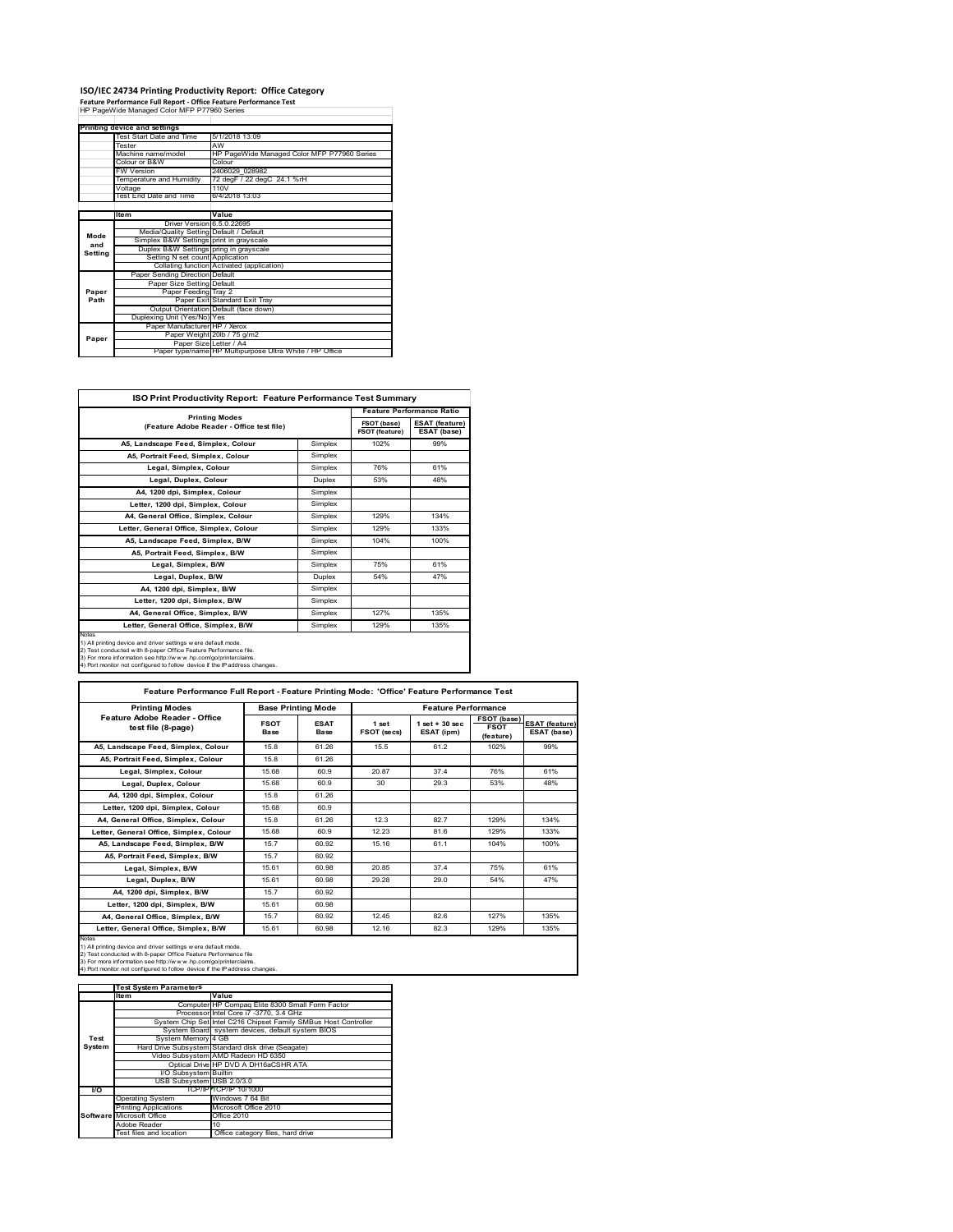# **ISO/IEC 17629 First Print Out Time Report: Office Category**

**Full Detailed Test Report ‐ LETTER** HP PageWide Managed Color MFP P77960 Series

|            | iii i agewide managed Color Ivii i 17300 Oenes |                                             |  |  |  |
|------------|------------------------------------------------|---------------------------------------------|--|--|--|
|            |                                                |                                             |  |  |  |
|            | Printing device and settings                   |                                             |  |  |  |
|            | Test Start Date and Time                       | 5/1/2018 13:09<br>AW                        |  |  |  |
|            | Tester                                         |                                             |  |  |  |
|            | Machine name/model                             | HP PageWide Managed Color MFP P77960 Series |  |  |  |
|            | Colour or B&W                                  | Colour                                      |  |  |  |
|            | <b>FW Version</b>                              | 2406029 028982                              |  |  |  |
|            | Default<br>Configuration (options)             |                                             |  |  |  |
|            | Controller<br>unknown                          |                                             |  |  |  |
|            | Printing device page count                     | Not Specified                               |  |  |  |
|            | Printing supplies page count Not Specified     | 72 degF / 22 degC 24.1 %rH                  |  |  |  |
|            | Temperature and Humidity                       |                                             |  |  |  |
|            | Voltage                                        | 110V                                        |  |  |  |
|            | Test End Date and Time                         | 6/4/2018 13:03                              |  |  |  |
|            |                                                |                                             |  |  |  |
|            | ltem                                           | Value                                       |  |  |  |
| Mode       | PDL and driver version                         | 6.5.0.22695                                 |  |  |  |
| and        | Print Quality mode                             | default                                     |  |  |  |
| Setting    | <b>B&amp;W</b> settings                        | default                                     |  |  |  |
|            | Paper feed orientation                         | Short Edge                                  |  |  |  |
| Paper      | Paper type setting                             | default                                     |  |  |  |
|            | Paper feeding                                  | Standard cassette                           |  |  |  |
|            | Paper exit                                     | Standard exit tray                          |  |  |  |
| Paper Path | Output orientation                             | default (face up or face down)              |  |  |  |
|            |                                                |                                             |  |  |  |

**ISO First Page Out Time Summary Report: Office Category**

| Summary Report: Letter                                                                                                                                                                                                                                                                                                                                           |         |                           |  |  |  |  |
|------------------------------------------------------------------------------------------------------------------------------------------------------------------------------------------------------------------------------------------------------------------------------------------------------------------------------------------------------------------|---------|---------------------------|--|--|--|--|
|                                                                                                                                                                                                                                                                                                                                                                  |         | FPOT from Ready (seconds) |  |  |  |  |
| Color                                                                                                                                                                                                                                                                                                                                                            | Simplex | 6.58                      |  |  |  |  |
|                                                                                                                                                                                                                                                                                                                                                                  | Duplex  |                           |  |  |  |  |
| <b>B&amp;W</b>                                                                                                                                                                                                                                                                                                                                                   | Simplex | 6.33                      |  |  |  |  |
|                                                                                                                                                                                                                                                                                                                                                                  | Duplex  |                           |  |  |  |  |
| Notes<br>1) All printing device and driver settings w ere default mode.<br>2) For the B/W results, the print driver was set to "print in B/W".<br>3) For more information see http://www.hp.com/go/printerclaims.<br>4) Port monitor not configured to follow device if the IP address changes.<br>5) Page counts w ere collected after completion of the tests. |         |                           |  |  |  |  |
|                                                                                                                                                                                                                                                                                                                                                                  |         |                           |  |  |  |  |

|                               |                                                                                                                                                                                                                                                                                                                                                                                                             | ISO First Page Out Time Report: Office Category |                      |                              |                      |                   |  |
|-------------------------------|-------------------------------------------------------------------------------------------------------------------------------------------------------------------------------------------------------------------------------------------------------------------------------------------------------------------------------------------------------------------------------------------------------------|-------------------------------------------------|----------------------|------------------------------|----------------------|-------------------|--|
| Detailed Report: LETTER       |                                                                                                                                                                                                                                                                                                                                                                                                             | Word<br>(seconds)                               | Excel<br>(seconds)   | Adobe<br>Reader<br>(seconds) | Average<br>(seconds) | <b>Delay Time</b> |  |
|                               | FPOT from Ready - Simplex                                                                                                                                                                                                                                                                                                                                                                                   | 6.19                                            | 6.40                 | 7.14                         | 6.58                 | 29 Seconds        |  |
|                               | FPOT from Ready - Duplex                                                                                                                                                                                                                                                                                                                                                                                    |                                                 |                      |                              |                      |                   |  |
| <b>Color Mode</b>             | FPOT from Sleep - Simplex                                                                                                                                                                                                                                                                                                                                                                                   |                                                 |                      | 20.14                        |                      | 76 Minutes        |  |
|                               | Recovery Time                                                                                                                                                                                                                                                                                                                                                                                               |                                                 |                      | 13.0                         |                      |                   |  |
|                               | FPOT from Off - Simplex                                                                                                                                                                                                                                                                                                                                                                                     |                                                 |                      | 242.78                       |                      |                   |  |
|                               | Warm-up Time                                                                                                                                                                                                                                                                                                                                                                                                |                                                 |                      | 235.65                       |                      |                   |  |
|                               | FPOT from Ready - Simplex                                                                                                                                                                                                                                                                                                                                                                                   | 6.04                                            | 6.31                 | 6.62                         | 6.33                 | 29 Seconds        |  |
|                               | FPOT from Ready - Duplex                                                                                                                                                                                                                                                                                                                                                                                    |                                                 |                      |                              |                      |                   |  |
| <b>B&amp;W Mode</b>           | FPOT from Sleep - Simplex                                                                                                                                                                                                                                                                                                                                                                                   |                                                 |                      | 19.92                        |                      | 76 Minutes        |  |
|                               | Recovery Time                                                                                                                                                                                                                                                                                                                                                                                               |                                                 |                      | 13.3                         |                      |                   |  |
|                               | FPOT from Off - Simplex                                                                                                                                                                                                                                                                                                                                                                                     |                                                 |                      | 236.90                       |                      |                   |  |
|                               |                                                                                                                                                                                                                                                                                                                                                                                                             |                                                 |                      |                              |                      |                   |  |
|                               | Warm-up Time                                                                                                                                                                                                                                                                                                                                                                                                |                                                 |                      | 230.28                       |                      |                   |  |
| Notes<br><b>HP Data Table</b> | 1) All printing device and driver settings w ere default mode.<br>2) For the B/W results, the print driver was set to "print in B/W".<br>3) For more information see http://www.hp.com/go/printerclaims.<br>4) Port monitor not configured to follow device if the IP address changes.<br>5) Page counts w ere collected after completion of the tests.<br>6) Details for FPOT from Sleep are show n below. |                                                 |                      |                              |                      |                   |  |
| Detailed Report: LETTER       |                                                                                                                                                                                                                                                                                                                                                                                                             | <b>FPOT Avg</b>                                 | FPOT (secs)          | FPOT (secs)                  | FPOT (secs)          | Application       |  |
|                               | FPOT from Sleep                                                                                                                                                                                                                                                                                                                                                                                             | (se cs)<br>20.14                                | Iteration 1<br>20.29 | Iteration 2<br>19.99         | Iteration 3<br>N/A   | Adobe Reader      |  |
| <b>Color Mode</b>             | FPOT from Sleep (15 minutes)<br>HP/Non ISO Test                                                                                                                                                                                                                                                                                                                                                             | 9.75                                            | 9.72                 | 9.77                         | N/A                  | Adobe Reader      |  |
|                               | <b>FPOT from Sleep</b>                                                                                                                                                                                                                                                                                                                                                                                      | 19.92                                           | 19.82                | 20.02                        | N/A                  | Adobe Reader      |  |

|            | <b>Test System Parameters</b> |                                                       |  |  |  |
|------------|-------------------------------|-------------------------------------------------------|--|--|--|
|            | <b>Item</b>                   | Value                                                 |  |  |  |
|            | Computer                      | HP Compaq Elite 8300 Small Form Factor                |  |  |  |
|            | Processor                     | Intel Core i7 -3770, 3.4 GHz                          |  |  |  |
|            | System Chip Set               | Intel C216 Chipset Family SMBus Host Controller       |  |  |  |
|            | System Board                  | system devices, default system BIOS                   |  |  |  |
| Test       | <b>System Memory</b>          | 4 GB                                                  |  |  |  |
| System     | <b>Hard Drive Subsystem</b>   | Standard disk drive (Seagate)                         |  |  |  |
|            | Video Subsystem               | AMD Radeon HD 6350                                    |  |  |  |
|            | Optical Drive                 | HP DVD A DH16aCSHR ATA                                |  |  |  |
|            | I/O Subsystem                 | <b>Builtin</b>                                        |  |  |  |
|            | <b>USB Subsystem</b>          | USB 2.0/3.0                                           |  |  |  |
| Printing   |                               |                                                       |  |  |  |
| Device     | TCP/IP                        | 10/1000                                               |  |  |  |
| Connection |                               |                                                       |  |  |  |
|            | <b>Operating System</b>       | Windows 7 Business/Ultimate, 64 bit, Build 7601, SP 1 |  |  |  |
|            | <b>Printing Applications</b>  | Microsoft Office 2010 SP2                             |  |  |  |
| Software   |                               | Adobe Reader 10.1.4                                   |  |  |  |
|            | <b>Print Driver</b>           | 6.5.0.22695                                           |  |  |  |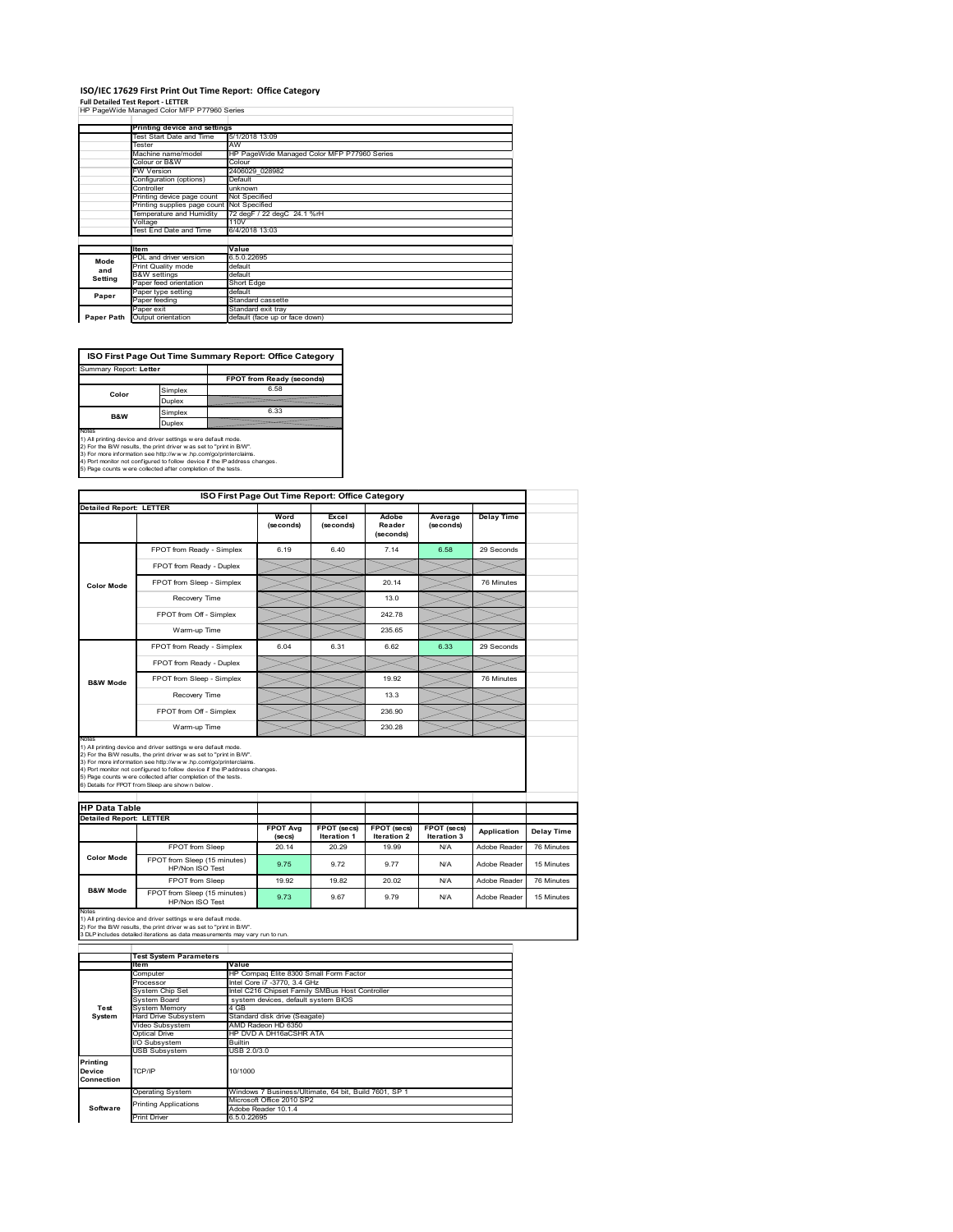### **ISO/IEC 17629 First Print Out Time Report: Office Category**

**Full Detailed Test Report ‐ A4** HP PageWide Managed Color MFP P77960 Series

|            | HP Pagewige Manageg Color MFP P/7960 Series |                                             |
|------------|---------------------------------------------|---------------------------------------------|
|            |                                             |                                             |
|            | Printing device and settings                |                                             |
|            | Test Start Date and Time                    | 5/1/2018 13:09                              |
|            | Tester                                      | AW                                          |
|            | Machine name/model                          | HP PageWide Managed Color MFP P77960 Series |
|            | Colour or B&W                               | Colour                                      |
|            | FW Version                                  | 2406029 028982                              |
|            | Configuration (options)                     | Default                                     |
|            | Controller                                  | unknown                                     |
|            | Printing device page count                  | Not Specified                               |
|            | Printing supplies page count                | Not Specified                               |
|            | Temperature and Humidity                    | 72 degF / 22 degC 24.1 %rH                  |
|            | Voltage                                     | 110V                                        |
|            | Test End Date and Time                      | 6/4/2018 13:03                              |
|            |                                             |                                             |
|            | Item                                        | Value                                       |
| Mode       | PDL and driver version                      | 6.5.0.22695                                 |
| and        | Print Quality mode                          | default                                     |
| Setting    | <b>B&amp;W</b> settings                     | default                                     |
|            | Paper feed orientation                      | Short Edge                                  |
| Paper      | Paper type setting                          | default                                     |
|            | Paper feeding                               | Standard cassette                           |
|            | Paper exit                                  | Standard exit tray                          |
| Paper Path | Output orientation                          | default (face up or face down)              |
|            |                                             |                                             |

**ISO First Page Out Time Summary Report: Office Category**

| Summary Report: A4 |         |                           |
|--------------------|---------|---------------------------|
|                    |         | FPOT from Ready (seconds) |
| Colour             | Simplex | 6.73                      |
|                    | Duplex  |                           |
| <b>B&amp;W</b>     | Simplex | 6.47                      |
|                    | Duplex  |                           |
| $k = 1 - 1$        |         |                           |

Notes<br>1) All printing device and driver settings were default mode.<br>2) For the BAV results, the print driver was set to "print in BAV".<br>3) For more information see http://www.hp.com/golprinterclaims.<br>4) Port monitor not co

|                                                             |                                                                                                                                                                                                                                                                                                                                                                                                             | ISO First Page Out Time Report: Office Category |                             |                              |                           |                   |            |
|-------------------------------------------------------------|-------------------------------------------------------------------------------------------------------------------------------------------------------------------------------------------------------------------------------------------------------------------------------------------------------------------------------------------------------------------------------------------------------------|-------------------------------------------------|-----------------------------|------------------------------|---------------------------|-------------------|------------|
| <b>Detailed Report: A4</b>                                  |                                                                                                                                                                                                                                                                                                                                                                                                             | Word<br>(seconds)                               | Excel<br>(seconds)          | Adobe<br>Reader<br>(seconds) | Average<br>(seconds)      | <b>Delay Time</b> |            |
|                                                             | FPOT from Ready - Simplex                                                                                                                                                                                                                                                                                                                                                                                   | 6.53                                            | 6.51                        | 7.15                         | 6.73                      | 29 Seconds        |            |
|                                                             | FPOT from Ready - Duplex                                                                                                                                                                                                                                                                                                                                                                                    |                                                 |                             |                              |                           |                   |            |
| <b>Color Mode</b>                                           | FPOT from Sleep - Simplex                                                                                                                                                                                                                                                                                                                                                                                   |                                                 |                             | 19.86                        |                           | 76 Minutes        |            |
|                                                             | Recovery Time                                                                                                                                                                                                                                                                                                                                                                                               |                                                 |                             | 12.7                         |                           |                   |            |
|                                                             | FPOT from Off - Simplex                                                                                                                                                                                                                                                                                                                                                                                     |                                                 |                             | 247.84                       |                           |                   |            |
|                                                             | Warm-up Time                                                                                                                                                                                                                                                                                                                                                                                                |                                                 |                             | 240.69                       |                           |                   |            |
|                                                             | FPOT from Ready - Simplex                                                                                                                                                                                                                                                                                                                                                                                   | 6.35                                            | 6.33                        | 6.73                         | 6.47                      | 29 Seconds        |            |
|                                                             | FPOT from Ready - Duplex                                                                                                                                                                                                                                                                                                                                                                                    |                                                 |                             |                              |                           |                   |            |
| <b>B&amp;W Mode</b>                                         | FPOT from Sleep - Simplex                                                                                                                                                                                                                                                                                                                                                                                   |                                                 |                             | 20.14                        |                           | 76 Minutes        |            |
|                                                             | Recovery Time                                                                                                                                                                                                                                                                                                                                                                                               |                                                 |                             | 13.4                         |                           |                   |            |
|                                                             |                                                                                                                                                                                                                                                                                                                                                                                                             |                                                 |                             |                              |                           |                   |            |
|                                                             | FPOT from Off - Simplex                                                                                                                                                                                                                                                                                                                                                                                     |                                                 |                             | 247.77                       |                           |                   |            |
|                                                             | Warm-up Time                                                                                                                                                                                                                                                                                                                                                                                                |                                                 |                             | 241.05                       |                           |                   |            |
| Notes<br><b>HP Data Table</b><br><b>Detailed Report: A4</b> | 1) All printing device and driver settings w ere default mode.<br>2) For the B/W results, the print driver was set to "print in B/W".<br>3) For more information see http://www.hp.com/go/printerclaims.<br>4) Port monitor not configured to follow device if the IP address changes.<br>5) Page counts w ere collected after completion of the tests.<br>6) Details for FPOT from Sleep are show n below. | <b>FPOT Avg</b>                                 | FPOT (secs)                 | FPOT (secs)                  | FPOT (secs)               | Application       | Delay Time |
|                                                             | FPOT from Sleep                                                                                                                                                                                                                                                                                                                                                                                             | (se cs)<br>19.86                                | <b>Iteration 1</b><br>20.27 | <b>Iteration 2</b><br>19.45  | <b>Iteration 3</b><br>N/A | Adobe Reader      | 76 Minutes |
| <b>Color Mode</b>                                           | FPOT from Sleep (15 minutes)<br>HP/Non ISO Test                                                                                                                                                                                                                                                                                                                                                             | 9.23                                            | 9.16                        | 9.30                         | N/A                       | Adobe Reader      | 15 Minutes |
|                                                             | FPOT from Sleep                                                                                                                                                                                                                                                                                                                                                                                             | 20.14                                           | 20.54                       | 19 73                        | N/A                       | Adobe Reader      | 76 Minutes |

|                                  | <b>Test System Parameters</b> |                                                       |
|----------------------------------|-------------------------------|-------------------------------------------------------|
|                                  | <b>Item</b>                   | Value                                                 |
|                                  | Computer                      | HP Compag Elite 8300 Small Form Factor                |
|                                  | Processor                     | Intel Core i7 -3770, 3.4 GHz                          |
|                                  | System Chip Set               | Intel C216 Chipset Family SMBus Host Controller       |
|                                  | System Board                  | system devices, default system BIOS                   |
| Test                             | <b>System Memory</b>          | 4 GB                                                  |
| System                           | Hard Drive Subsystem          | Standard disk drive (Seagate)                         |
|                                  | Video Subsystem               | AMD Radeon HD 6350                                    |
|                                  | Optical Drive                 | HP DVD A DH16aCSHR ATA                                |
|                                  | I/O Subsystem                 | <b>Builtin</b>                                        |
|                                  | <b>USB Subsystem</b>          | USB 2.0/3.0                                           |
| Printing<br>Device<br>Connection | TCP/IP                        | 10/1000                                               |
|                                  | <b>Operating System</b>       | Windows 7 Business/Ultimate, 64 bit, Build 7601, SP 1 |
|                                  | <b>Printing Applications</b>  | Microsoft Office 2010 SP2                             |
| Software                         |                               | Adobe Reader 10.1.4                                   |
|                                  | <b>Print Driver</b>           | 6.5.0.22695                                           |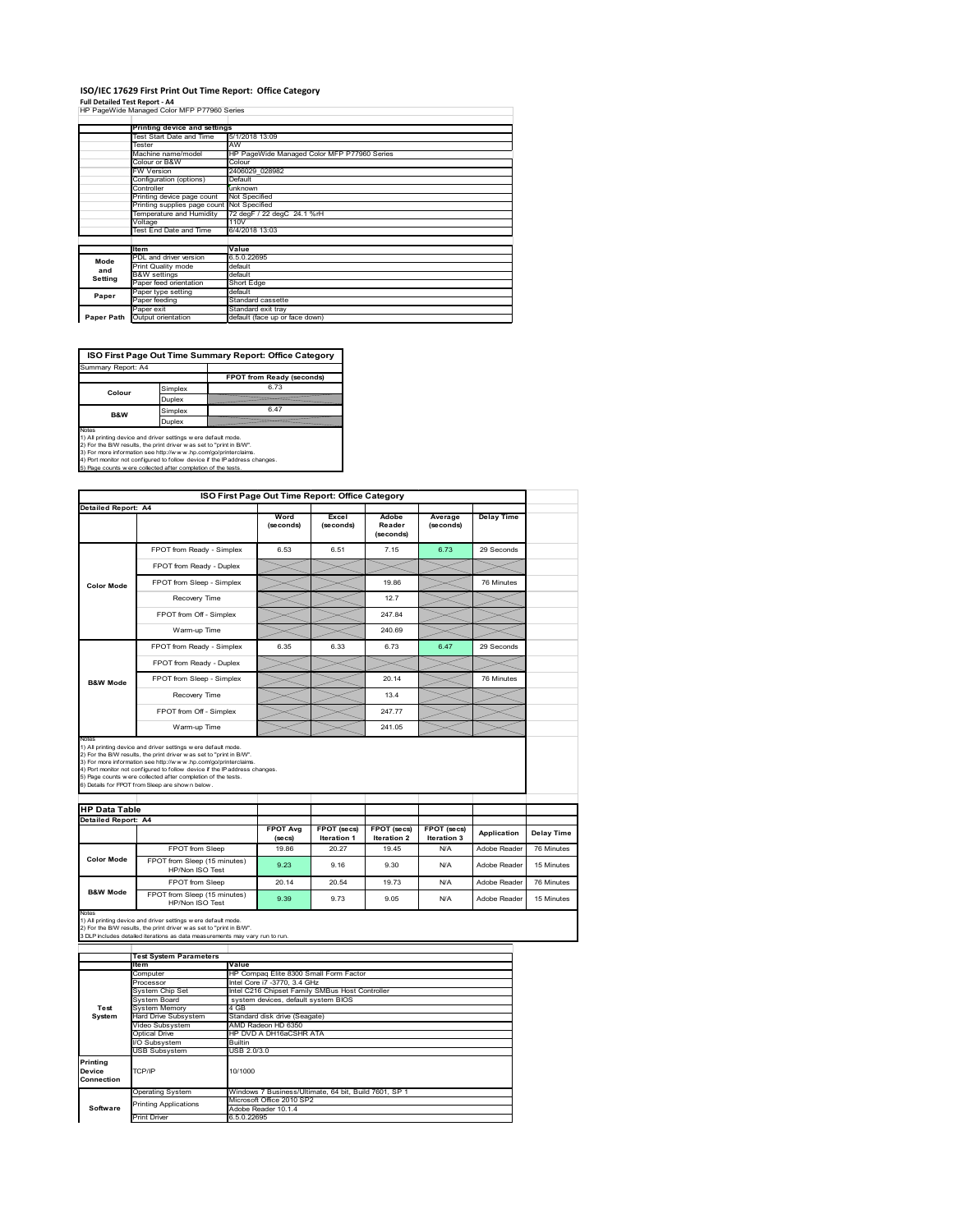### **ISO/IEC 29183 Copy Productivity Report**

### **Full Detailed Test Report ‐ LETTER**

HP PageWide Managed Color MFP P77960 Series Test Start Date and Time 5/1/2018 17:52 Tester AW Machine name/model HP PageWide Managed Color MFP P77960 Series Colour or B&W Colour FW Version 2406029\_028982 Configuration (options) Not Specified Temperature and Humidity 72 degF / 22 degC 24.1 %rH Test End Date and Time: 5/30/2018 14:45 **Pre-set Item Pre-set Value Output Resolution Default** Output Quality Default Copying Mode Colour for Colour and B&W for B&W Auto Density Adjustment Default Collating function Set in Control Panel Paper Sending Direction Default Paper Type Setting Paper Feeding Tray 2 Paper Exit Default Face Up Exit Default (face down) Fixing Capability Default Image Quality Stability Default Capacity of Paper Default Others None Paper Manufacturer HP / Xerox Paper Weight 20lb / 75 g/m2 Paper Size Letter / A4 Paper type/name HP Multipurpose Ultra White / HP Office **Machine Setup Information Paper Paper Paper Path Temporary Stop Mode**

| Summary Report: Letter |              |             |
|------------------------|--------------|-------------|
|                        |              |             |
|                        | <b>sFCOT</b> | sESAT (ipm) |
| Color                  | 9.30         | 61.09       |
| <b>B&amp;W</b>         | 7.67         | 61.08       |
| <b>Notes</b>           |              |             |

Notes First Copy Out and Copy Speed measured using ISO/IEC 29183, excludes first set of test documents. For more information see http://w w w .hp.com/go/printerclaims. Exact speed varies depending on the system configuration and document.

Only Target A w as used, all test documents have the same Saturated throughput. Reference ISO/IEC29183:2010 Clause 5, Sections 5.3.1 and 5.3.2

| Detailed Report: LETTER |               |              |       |             |                |             |
|-------------------------|---------------|--------------|-------|-------------|----------------|-------------|
|                         |               |              |       | sEFTP (ipm) |                |             |
|                         | <b>Target</b> | sFCOT (secs) | 1copy | 1copy+30sec | 1copy+4minutes | sESAT (ipm) |
|                         | A             | 9.30         | 6.45  | 45.62       | 58.14          | 61.09       |
|                         |               |              |       | 33 sets     | 254 sets       |             |
|                         | В             |              |       |             |                |             |
| Color                   | C             |              |       |             |                |             |
|                         |               |              |       |             |                |             |
|                         | D             |              |       |             |                |             |
|                         |               |              |       |             |                |             |
|                         | Average       | 9.30         | 6.45  | 45.62       | 58.14          | 61.09       |
|                         | Α             | 7.67         | 7.83  | 46.42       | 58.53          | 61.08       |
|                         |               |              |       | 33 sets     | 257 sets       |             |
|                         | B             |              |       |             |                |             |
|                         |               |              |       |             |                |             |
| B&W                     | C             |              |       |             |                |             |
|                         | D             |              |       |             |                |             |
|                         | Average       | 7.67         | 7.83  | 46.42       | 58.53          | 61.08       |

### Notes

First Copy Out and Copy Speed measured using ISO/IEC 29183, excludes first set of test documents. For more information see http://w w w .hp.com/go/printerclaims. Exact speed varies depending on the system configuration and document. Only Target A w as used, all test documents have the same Saturated throughput. Reference ISO/IEC29183:2010 Clause 5, Sections 5.3.1 and 5.3.2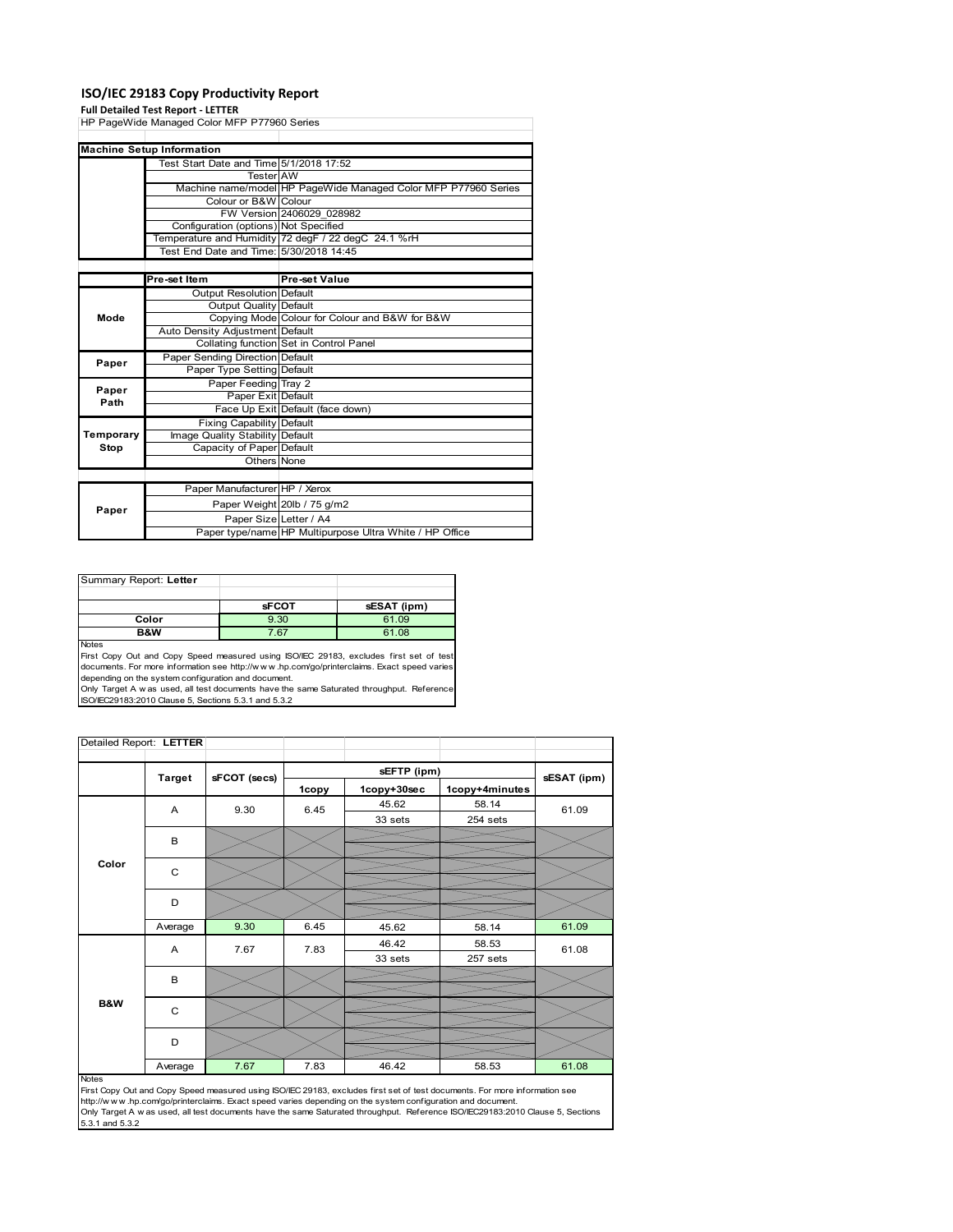### **ISO/IEC 29183 Copy Productivity Report**

### **Full Detailed Test Report ‐ A4**

|           | run betanca Test Report - A+                |                                                                |  |
|-----------|---------------------------------------------|----------------------------------------------------------------|--|
|           | HP PageWide Managed Color MFP P77960 Series |                                                                |  |
|           |                                             |                                                                |  |
|           | <b>Machine Setup Information</b>            |                                                                |  |
|           | Test Start Date and Time 5/1/2018 17:52     |                                                                |  |
|           | <b>Tester AW</b>                            |                                                                |  |
|           |                                             | Machine name/model HP PageWide Managed Color MFP P77960 Series |  |
|           | Colour or B&W Colour                        |                                                                |  |
|           |                                             | FW Version 2406029 028982                                      |  |
|           | Configuration (options) Not Specified       |                                                                |  |
|           |                                             | Temperature and Humidity 72 degF / 22 degC 24.1 %rH            |  |
|           | Test End Date and Time: 5/30/2018 14:45     |                                                                |  |
|           |                                             |                                                                |  |
|           | Pre-set Item                                | Pre-set Value                                                  |  |
|           | <b>Output Resolution Default</b>            |                                                                |  |
|           | Output Quality                              | <b>Default</b>                                                 |  |
| Mode      |                                             | Copying Mode Colour for Colour and B&W for B&W                 |  |
|           | Auto Density Adjustment Default             |                                                                |  |
|           |                                             | Collating function Set in Control Panel                        |  |
| Paper     | Paper Sending Direction Default             |                                                                |  |
|           | Paper Type Setting Default                  |                                                                |  |
| Paper     | Paper Feeding Tray 2                        |                                                                |  |
| Path      | Paper Exit Default                          |                                                                |  |
|           |                                             | Face Up Exit Default (face down)                               |  |
|           | <b>Fixing Capability Default</b>            |                                                                |  |
| Temporary | Image Quality Stability Default             |                                                                |  |
| Stop      | Capacity of Paper Default                   |                                                                |  |
|           | Others None                                 |                                                                |  |
|           |                                             |                                                                |  |
|           | Paper Manufacturer HP / Xerox               |                                                                |  |
| Paper     |                                             | Paper Weight 20lb / 75 g/m2                                    |  |
|           | Paper Size Letter / A4                      |                                                                |  |
|           |                                             | Paper type/name HP Multipurpose Ultra White / HP Office        |  |

| Summary Report: A4 |              |             |
|--------------------|--------------|-------------|
|                    |              |             |
|                    | <b>sFCOT</b> | sESAT (ipm) |
| Colour             | Q 27         | 61.21       |
| <b>B&amp;W</b>     | ጸ በ7         | 61.23       |

Notes

First Copy Out and Copy Speed measured using ISO/IEC 29183, excludes first set of test documents. For more information see http://w w w .hp.com/go/printerclaims. Exact speed varies

depending on the system configuration and document.<br>Only Target A w as used, all test documents have the same Saturated throughput. Reference<br>ISO/IEC29183:2010 Clause 5, Sections 5.3.1 and 5.3.2

| Detailed Report: A4 |               |              |       |             |                |             |
|---------------------|---------------|--------------|-------|-------------|----------------|-------------|
|                     |               |              |       | sEFTP (ipm) |                |             |
|                     | <b>Target</b> | sFCOT (secs) | 1copy | 1copy+30sec | 1copy+4minutes | sESAT (ipm) |
|                     | Α             | 9.27         | 6.47  | 46.00       | 58.45          | 61.21       |
|                     |               |              |       | 32 sets     | 245 sets       |             |
|                     | B             |              |       |             |                |             |
|                     |               |              |       |             |                |             |
| Colour              | C             |              |       |             |                |             |
|                     | D             |              |       |             |                |             |
|                     |               |              |       |             |                |             |
|                     | Average       | 9.27         | 6.47  | 46.00       | 58.45          | 61.21       |
|                     | A             | 8.07         | 7.44  | 47.12       | 58.31          | 61.23       |
|                     |               |              |       | 35 sets     | 245 sets       |             |
|                     | B             |              |       |             |                |             |
| B&W                 |               |              |       |             |                |             |
|                     | $\mathsf{C}$  |              |       |             |                |             |
|                     | D             |              |       |             |                |             |
|                     | Average       | 8.07         | 7.44  | 47.12       | 58.31          | 61.23       |

http://w.w.w..hp.com/go/printerclaims. Exact speed varies depending on the system configuration and document.<br>Only Target A w as used, all test documents have the same Saturated throughput. Reference ISO/IEC29183:2010 Cla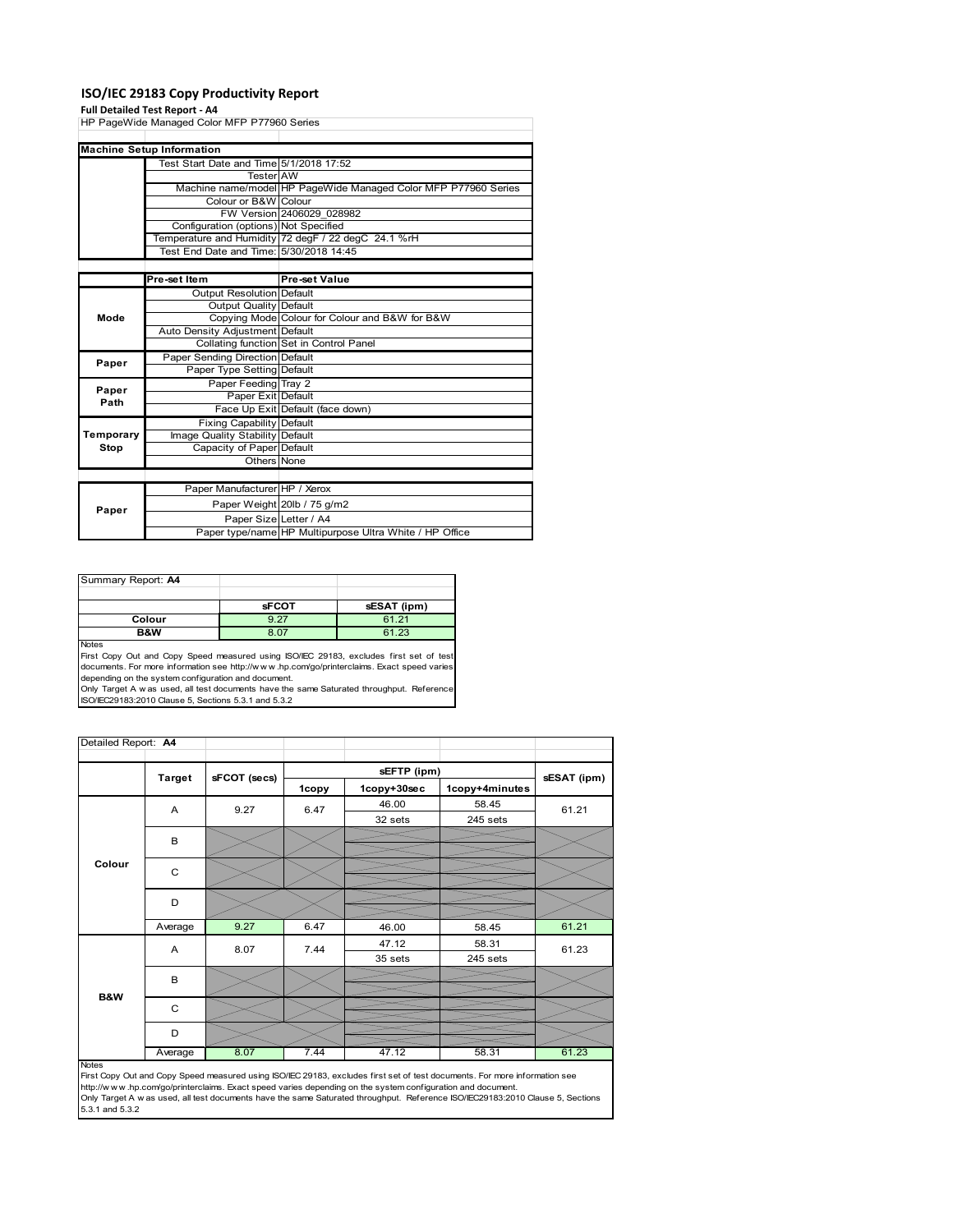## **ISO/IEC 24735 Copy Productivity Report**

**Full Detailed Test Report ‐ LETTER**

| <b>Machine Setup Information</b>         |                                                                 |  |  |  |
|------------------------------------------|-----------------------------------------------------------------|--|--|--|
| Test Start Date and Time 5/18/2018 16:40 |                                                                 |  |  |  |
| TesterIAW                                |                                                                 |  |  |  |
|                                          | Machine name/model HP PageWide Managed Color MFP P77960 Series  |  |  |  |
| Colour or B&W Colour                     |                                                                 |  |  |  |
|                                          | FW Version 2406029 028982                                       |  |  |  |
| Configuration (options) Not Specified    |                                                                 |  |  |  |
|                                          | Temperature and Humidity 72 degF / 22 degC 24.1 %rH             |  |  |  |
| Test End Date and Time: 15/30/2018 14:14 |                                                                 |  |  |  |
|                                          |                                                                 |  |  |  |
| <b>Pre-set Item</b>                      | <b>Pre-set Value</b>                                            |  |  |  |
| Output Resolution Default                |                                                                 |  |  |  |
| <b>Output Quality Default</b>            |                                                                 |  |  |  |
| Copying Mode Default                     |                                                                 |  |  |  |
| Auto Density Adjustment Default          |                                                                 |  |  |  |
|                                          | Collating function Activated (if not activated in default mode) |  |  |  |
| Paper Sending Direction Default          |                                                                 |  |  |  |
| Paper Type Setting Default               |                                                                 |  |  |  |
|                                          | Paper Feeding Standard cassette                                 |  |  |  |
|                                          | Paper Exit Standard exit tray                                   |  |  |  |
| Face Up Exit Default                     |                                                                 |  |  |  |
| Fixing Capability Default                |                                                                 |  |  |  |
| Image Quality Stability Default          |                                                                 |  |  |  |
| Capacity of Paper Default                |                                                                 |  |  |  |
|                                          | Others   Default                                                |  |  |  |
|                                          |                                                                 |  |  |  |
| Paper Manufacturer HP / Xerox            |                                                                 |  |  |  |
|                                          | Paper Weight 20lb / 75 g/m2                                     |  |  |  |
| Paper Size Letter / A4                   |                                                                 |  |  |  |

| <b>ISO/IEC 24735 Copy Productivity Report</b> |         |                                                     |            |                 |                |                 |
|-----------------------------------------------|---------|-----------------------------------------------------|------------|-----------------|----------------|-----------------|
| Detailed Report: LETTER                       |         |                                                     |            |                 |                |                 |
|                                               | Copying | FSOT (secs)                                         |            | EFTP (ipm)      |                | ESAT (ipm)      |
|                                               | Mode    | 1 set only                                          | 1 set only | $1$ set + 30sec | 1 set + $4min$ | $1$ set + 30sec |
|                                               | 1:1     | 16.58                                               | 14.47      | 43.15           | 57.30          | 60.94           |
|                                               |         |                                                     | (1 set)    | 9 sets          | 62 sets        |                 |
| <b>Color Mode</b>                             | 1:2     | 26.30                                               | 9.10       | 23.82           |                | 35.34           |
|                                               |         |                                                     | (1 set )   | 6 sets          |                |                 |
|                                               | 2:2     | 25.41                                               | 9.44       | 26.74           |                | 40.78           |
|                                               |         |                                                     | (1 set)    | 7 sets          |                |                 |
|                                               | 1:1     | 15.26                                               | 15.72      | 44.43           | 57.72          | 60.99           |
|                                               |         |                                                     |            | 9 sets          | 63 sets        |                 |
| <b>B&amp;W</b> mode                           | 1:2     | 25.23                                               | 9.50       | 26.96           |                | 40.86           |
|                                               |         |                                                     |            | 7 sets          |                |                 |
|                                               | 2:2     | 23.71                                               | 10.10      | 28.18           |                | 40.80           |
|                                               |         |                                                     |            | 7 sets          |                |                 |
| <b>Notes</b>                                  |         | Reports located: http://www.hp.com/go/printerclaims |            |                 |                |                 |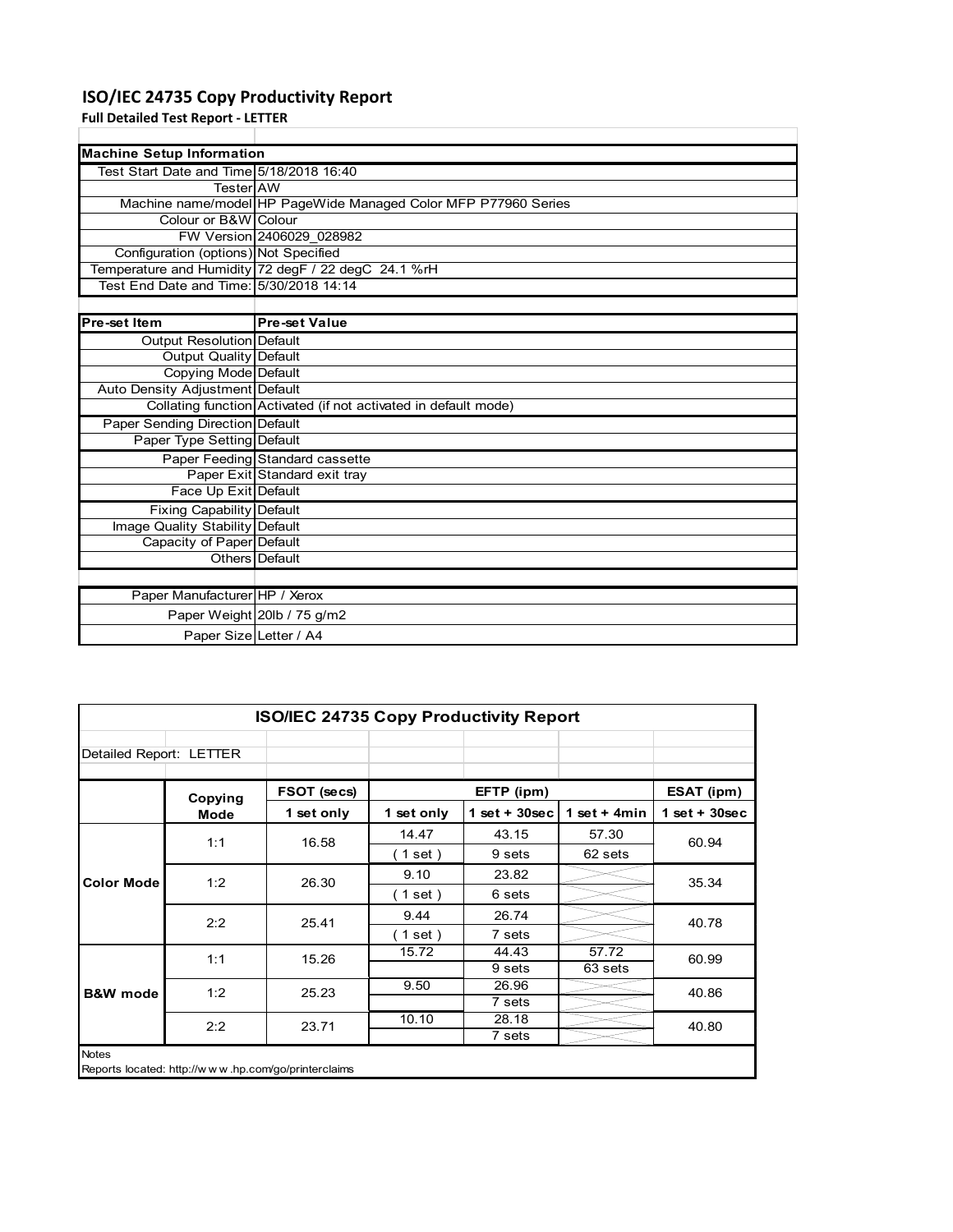# **ISO/IEC 24735 Copy Productivity Report**

**Full Detailed Test Report ‐ A4**

| <b>Machine Setup Information</b>         |                                                                 |
|------------------------------------------|-----------------------------------------------------------------|
| Test Start Date and Time 5/18/2018 16:40 |                                                                 |
| TesterlAW                                |                                                                 |
|                                          | Machine name/model HP PageWide Managed Color MFP P77960 Series  |
| Colour or B&W Colour                     |                                                                 |
|                                          | FW Version 2406029 028982                                       |
| Configuration (options) Not Specified    |                                                                 |
|                                          | Temperature and Humidity 72 degF / 22 degC 24.1 %rH             |
| Test End Date and Time: 5/30/2018 14:14  |                                                                 |
|                                          |                                                                 |
| Pre-set Item                             | <b>Pre-set Value</b>                                            |
| <b>Output Resolution Default</b>         |                                                                 |
| Output Quality Default                   |                                                                 |
| Copying Mode Default                     |                                                                 |
| Auto Density Adjustment Default          |                                                                 |
|                                          | Collating function Activated (if not activated in default mode) |
| <b>Paper Sending Direction Default</b>   |                                                                 |
| Paper Type Setting Default               |                                                                 |
|                                          | Paper Feeding Standard cassette                                 |
|                                          | Paper Exit Standard exit tray                                   |
| Face Up Exit Default                     |                                                                 |
| Fixing Capability Default                |                                                                 |
| Image Quality Stability Default          |                                                                 |
| Capacity of Paper Default                |                                                                 |
|                                          | Others Default                                                  |
|                                          |                                                                 |
| Paper Manufacturer HP / Xerox            |                                                                 |
|                                          | Paper Weight 20lb / 75 g/m2                                     |
| Paper Size Letter / A4                   |                                                                 |

|                                                                     | <b>ISO/IEC 24735 Copy Productivity Report</b> |             |            |                 |                 |                 |  |  |  |
|---------------------------------------------------------------------|-----------------------------------------------|-------------|------------|-----------------|-----------------|-----------------|--|--|--|
| Detailed Report: A4                                                 |                                               |             |            |                 |                 |                 |  |  |  |
|                                                                     | Copying                                       | FSOT (secs) |            | EFTP (ipm)      |                 | ESAT (ipm)      |  |  |  |
|                                                                     | Mode                                          | 1 set only  | 1 set only | $1$ set + 30sec | 1 set + 4 $min$ | $1$ set + 30sec |  |  |  |
|                                                                     | 1:1                                           | 16.46       | 14.59      | 44.21           | 57.52           | 61.15           |  |  |  |
|                                                                     |                                               |             | (1 set)    | 9 sets          | 63 sets         |                 |  |  |  |
| Colour                                                              | 1:2                                           | 25.78       | 9.32       | 27.32           |                 | 41.42           |  |  |  |
| Mode                                                                |                                               |             | (1 set)    | 7 sets          |                 |                 |  |  |  |
|                                                                     | 2:2                                           | 24.10       | 9.94       | 28.14           |                 | 41.48           |  |  |  |
|                                                                     |                                               |             | (1 set)    | 7 sets          |                 |                 |  |  |  |
|                                                                     | 1:1                                           | 15.08       | 15.92      | 44.91           | 58.06           | 61.21           |  |  |  |
|                                                                     |                                               |             |            | 9 sets          | 63 sets         |                 |  |  |  |
| <b>B&amp;W</b> mode                                                 | 1:2                                           | 24.61       | 9.74       | 27.26           |                 | 41.44           |  |  |  |
|                                                                     |                                               |             |            | 7 sets          |                 |                 |  |  |  |
|                                                                     | 2:2                                           | 24.03       | 9.98       | 28.84           |                 | 41.48           |  |  |  |
|                                                                     |                                               |             |            | 7 sets          |                 |                 |  |  |  |
| <b>Notes</b><br>Reports located: http://www.hp.com/go/printerclaims |                                               |             |            |                 |                 |                 |  |  |  |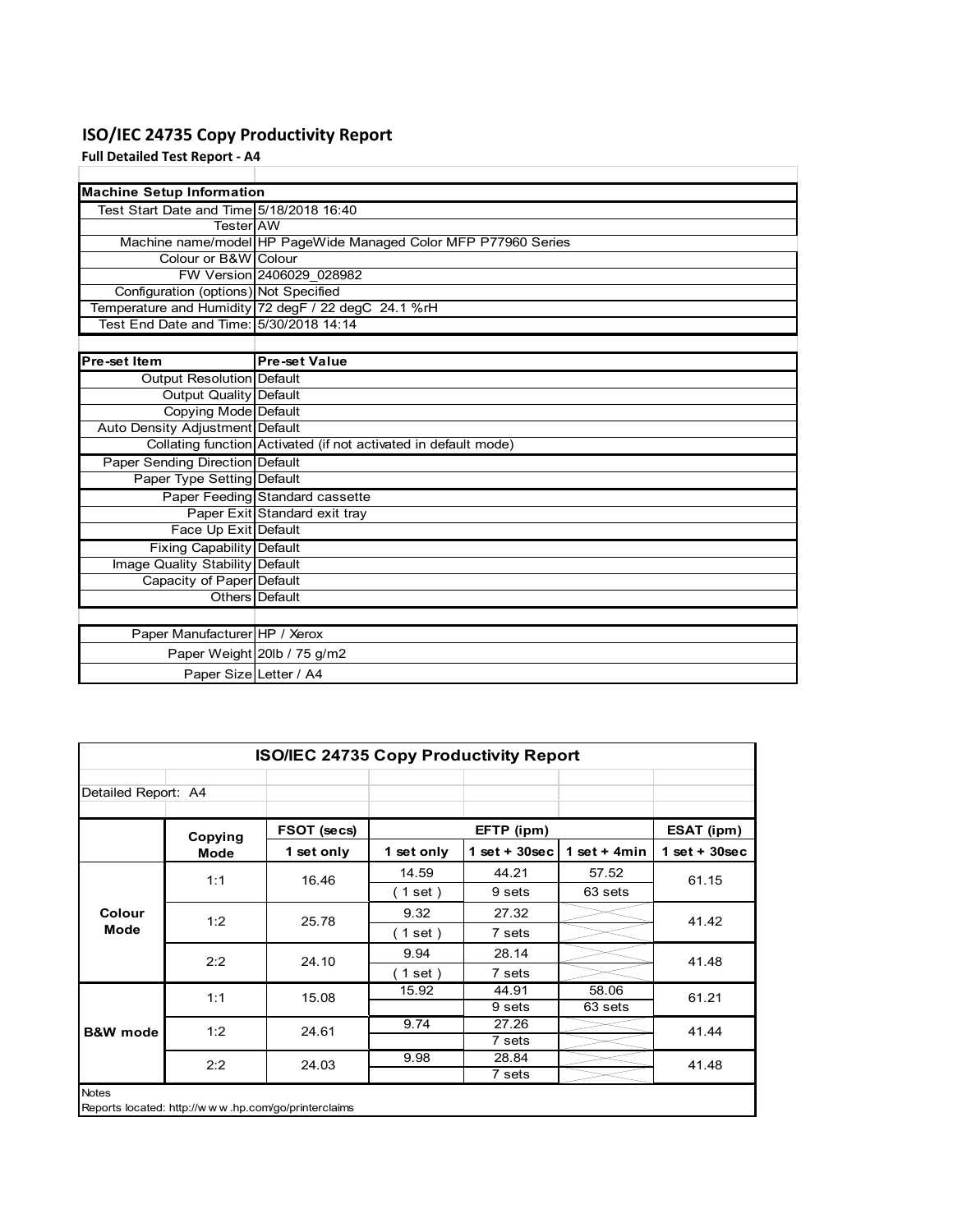# **ISO/IEC 17991 Scanning Productivity Report Full Detailed Test Report ‐ LETTER Machine Setup Information**

|            | <b>Machine Setup Information</b> |                                             |  |  |  |  |
|------------|----------------------------------|---------------------------------------------|--|--|--|--|
|            | Test Start Date and Time         | 5/24/2018 17:21                             |  |  |  |  |
|            | Tester                           | AW                                          |  |  |  |  |
|            | Machine name/model               | HP PageWide Managed Color MFP P77960 Series |  |  |  |  |
|            | Colour or B&W                    | Colour                                      |  |  |  |  |
|            | Configuration (options)          | Default                                     |  |  |  |  |
|            | Temperature and Humidity         | 72 degF / 22 degC 24.1 %rH                  |  |  |  |  |
|            | Voltage                          | 110V                                        |  |  |  |  |
|            | Test End Date and Time           | 5/29/2018 11:25                             |  |  |  |  |
|            |                                  |                                             |  |  |  |  |
|            | Preset Item                      | <b>Preset Value</b>                         |  |  |  |  |
|            | Scanning resolution              | default (200 dpi)                           |  |  |  |  |
|            | Colour or grey scale/B&W         | default (colour)                            |  |  |  |  |
| Mode       | Duplex / simplex                 | default (simplex)                           |  |  |  |  |
| and        | Original page size               | default (A4)                                |  |  |  |  |
| Setting    | Paper feed orientation           | default (long edge)                         |  |  |  |  |
|            | Scan destination                 | default (shared network)                    |  |  |  |  |
|            | Storing File Type                | default (PDF-multi)                         |  |  |  |  |
|            | Auto scan quality adjustment     | default (factory preset default setting)    |  |  |  |  |
| <b>ADF</b> | Paper feed direction             | default (long edge)                         |  |  |  |  |
| Paper-path | Output orientation               | default                                     |  |  |  |  |
|            | Scanning unit                    | default (duplex ADF)                        |  |  |  |  |

| <b>Scanning Mode</b><br><b>Measurement result</b><br>File format<br>Scanning<br>scESAT 30secA<br>Resolution<br>version<br>side<br>(ipm)<br>single sided<br>66.91<br><b>PDF 1.4</b><br>200<br>Colour<br>double sided<br>123.30<br>single sided<br>67.59<br><b>PDF 1.4</b><br>200<br><b>B&amp;W</b><br>double sided<br>135.18 | <b>Summary Report: Letter</b> |  |  |
|-----------------------------------------------------------------------------------------------------------------------------------------------------------------------------------------------------------------------------------------------------------------------------------------------------------------------------|-------------------------------|--|--|
|                                                                                                                                                                                                                                                                                                                             |                               |  |  |
|                                                                                                                                                                                                                                                                                                                             |                               |  |  |
|                                                                                                                                                                                                                                                                                                                             |                               |  |  |
|                                                                                                                                                                                                                                                                                                                             |                               |  |  |
|                                                                                                                                                                                                                                                                                                                             |                               |  |  |
|                                                                                                                                                                                                                                                                                                                             |                               |  |  |
|                                                                                                                                                                                                                                                                                                                             |                               |  |  |

### **ISO/IEC 17991 - Scan Summary Report: Network Folder Productivity Measurement**

| <b>Summary Report: Letter</b> |                      |            |              |                           |                  |               |  |  |
|-------------------------------|----------------------|------------|--------------|---------------------------|------------------|---------------|--|--|
|                               | <b>Scanning Mode</b> |            |              | <b>Measurement result</b> |                  |               |  |  |
|                               | File format          | Resolution | Scanning     | scEFTP 30secF             | File size 30secF | Number of     |  |  |
|                               | version              |            | side         | (ipm)                     | (Mbyte)          | Sets (30secF) |  |  |
| Colour                        | <b>PDF 1.4</b>       | 200        | single sided | 48.48                     | 3.64             | 10.00         |  |  |
|                               |                      |            | double sided | 75.78                     | 6.57             | 18.00         |  |  |
| B&W                           | <b>PDF 1.4</b>       | 200        | single sided | 50.57                     | 1.79             | 10.00         |  |  |
|                               |                      |            | double sided | 69.61                     | 3.47             | 19.00         |  |  |
| <b>Notes</b>                  |                      |            |              |                           |                  |               |  |  |

┓

Notes 1) For more information see http://w w w .hp.com/go/printerclaims. 2) For the B/W results, the device scan setting is set to "Scan in B/W".

| ISO/IEC 17991 - Scan Full Report: ADF Productivity Measurement |                        |            |                  |                           |                        |                        |  |  |
|----------------------------------------------------------------|------------------------|------------|------------------|---------------------------|------------------------|------------------------|--|--|
| <b>Summary Report: Letter</b>                                  |                        |            |                  |                           |                        |                        |  |  |
|                                                                | <b>Scanning Mode</b>   |            |                  | <b>Measurement result</b> |                        |                        |  |  |
|                                                                | File format<br>version | Resolution | Scanning<br>side | scFFTP 1setA<br>(ipm)     | scEETP 30secA<br>(ipm) | scESAT 30secA<br>(ipm) |  |  |
| Colour                                                         | <b>PDF 1.4</b><br>200  |            | single sided     | 34.55                     | 61.41                  | 66.91                  |  |  |
|                                                                |                        |            | double sided     | 44.22                     | 112.24                 | 123.3                  |  |  |
| <b>B&amp;W</b>                                                 | <b>PDF 1.4</b>         |            | single sided     | 34.63                     | 61.35                  | 67.59                  |  |  |
|                                                                |                        | 200        | double sided     | 43.23                     | 120.26                 | 135.18                 |  |  |
| <b>Notes</b>                                                   |                        |            |                  |                           |                        |                        |  |  |

Notes 1) For more information see http://w w w .hp.com/go/printerclaims. 2) For the B/W results, the device scan setting is set to "Scan in B/W".

| Number of<br>scEFTP 30secF File size 30secF |
|---------------------------------------------|
|                                             |
| Sets<br>(Mbyte)<br>(30 secF)                |
| 3.64<br>10                                  |
| 18<br>6.57                                  |
| 10<br>1.79                                  |
| 19<br>3.47                                  |
|                                             |

1) For more information see http://w w w .hp.com/go/printerclaims. 2) For the B/W results, the device scan setting is set to "Scan in B/W".

|            | Test System Parameters      |                                                       |  |  |  |  |
|------------|-----------------------------|-------------------------------------------------------|--|--|--|--|
|            | <b>Item</b>                 | Value                                                 |  |  |  |  |
|            | Computer name               | HP Compaq Elite 8300 Small Form Factor                |  |  |  |  |
|            | Processor                   | Intel Core i7 -3770, 3.4 GHz                          |  |  |  |  |
|            | System Chip Set             | Intel C216 Chipset Family SMBus Host Controller       |  |  |  |  |
|            | <b>System Board</b>         | System devices, default system BIOS                   |  |  |  |  |
|            | <b>System Memory</b>        | 4 GB                                                  |  |  |  |  |
| System     | Hard Drive Subsystem        | Standard disk drive (Seagate)                         |  |  |  |  |
|            | Video Subsystem             | AMD Radeon HD 6350                                    |  |  |  |  |
|            | <b>Optical Drive</b>        | HP DVD A DH16aCSHR ATA                                |  |  |  |  |
|            | I/O Subsystem               | <b>Builtin</b>                                        |  |  |  |  |
|            | <b>USB Subsystem</b>        | USB 2.0/3.0                                           |  |  |  |  |
|            | Operating System            | Windows 7 Business/Ultimate, 64 bit, Build 7601, SP 1 |  |  |  |  |
|            | I ocation of network folder | PC.                                                   |  |  |  |  |
|            | Internet Protocol           | IP <sub>v4</sub>                                      |  |  |  |  |
| Scanning   | <b>Transfer Protocol</b>    | <b>SMB</b>                                            |  |  |  |  |
| Device     | Hub                         | Trendnet Router and Gbit Switch                       |  |  |  |  |
| Connection | <b>Network Speed</b>        | TCP 10/1000 Mbit Ethernet                             |  |  |  |  |
|            | <b>Connetion Cable</b>      | Cat6 Straight cable                                   |  |  |  |  |
|            | Wireless router             | No use                                                |  |  |  |  |
|            | Others                      | No use                                                |  |  |  |  |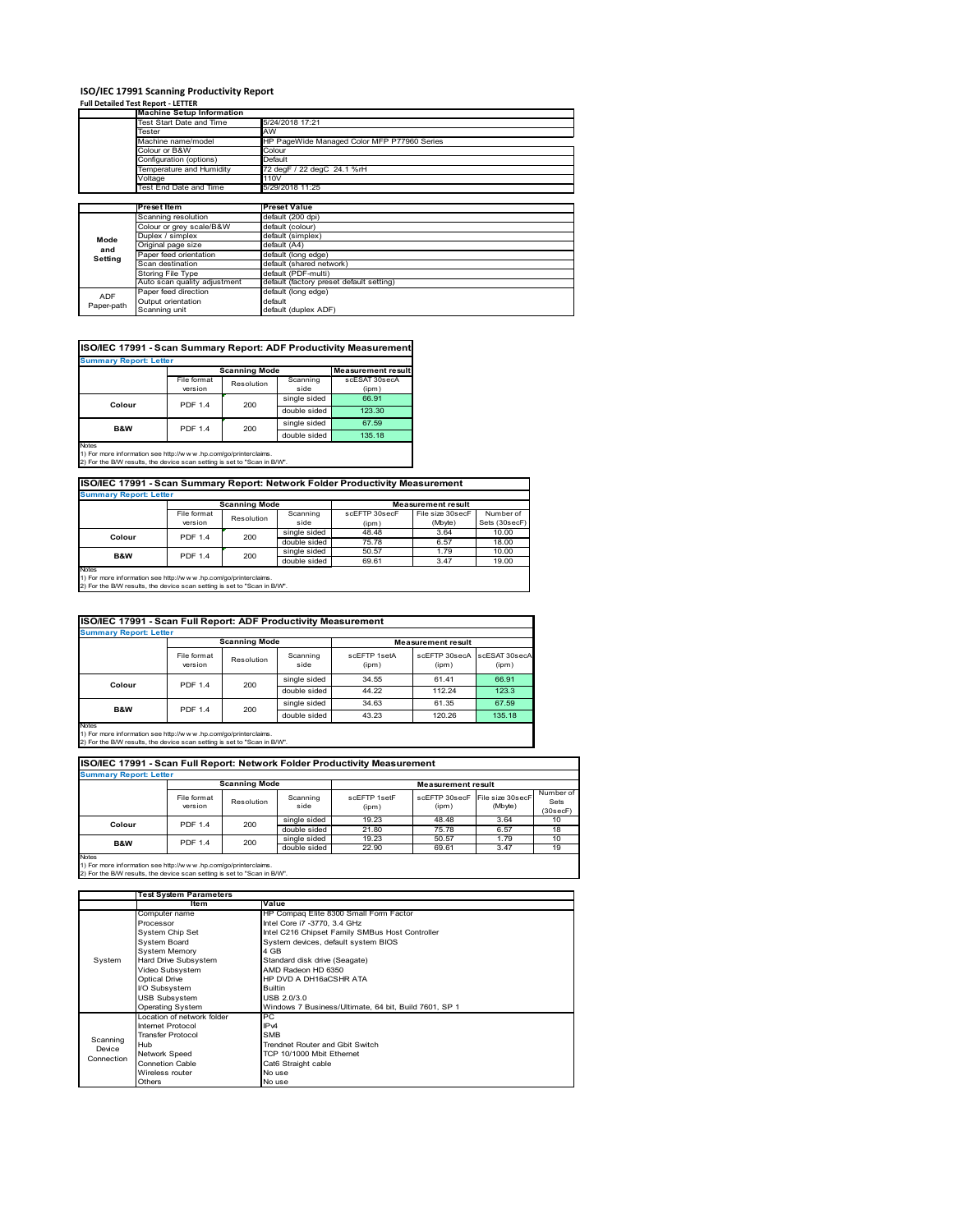### **ISO/IEC 17991 Scanning Productivity Report**

### **Full Detailed Test Report ‐ A4**

|            | <b>Machine Setup Information</b> |                                             |  |  |  |
|------------|----------------------------------|---------------------------------------------|--|--|--|
|            | Test Start Date and Time         | 5/24/2018 17:21                             |  |  |  |
|            | Tester                           | AW                                          |  |  |  |
|            | Machine name/model               | HP PageWide Managed Color MFP P77960 Series |  |  |  |
|            | Colour or B&W                    | Colour                                      |  |  |  |
|            | Configuration (options)          | Default                                     |  |  |  |
|            | Temperature and Humidity         | 72 degF / 22 degC 24.1 %rH                  |  |  |  |
|            | Voltage                          | 110V                                        |  |  |  |
|            | Test End Date and Time           | 5/29/2018 11:25                             |  |  |  |
|            |                                  |                                             |  |  |  |
|            | <b>Preset Item</b>               | <b>Preset Value</b>                         |  |  |  |
|            | Scanning resolution              | default (200 dpi)                           |  |  |  |
|            | Colour or grey scale/B&W         | default (colour)                            |  |  |  |
| Mode       | Duplex / simplex                 | default (simplex)                           |  |  |  |
| and        | Original page size               | default (A4)                                |  |  |  |
| Setting    | Paper feed orientation           | default (long edge)                         |  |  |  |
|            | Scan destination                 | default (shared network)                    |  |  |  |
|            | Storing File Type                | default (PDF-multi)                         |  |  |  |
|            | Auto scan quality adjustment     | default (factory preset default setting)    |  |  |  |
| <b>ADF</b> | Paper feed direction             | default (long edge)                         |  |  |  |
| Paper-path | Output orientation               | default                                     |  |  |  |
|            | Scanning unit                    | default (duplex ADF)                        |  |  |  |

| ISO/IEC 17991 - Scan Summary Report: ADF Productivity Measurement |                |                      |              |                           |  |  |  |  |  |
|-------------------------------------------------------------------|----------------|----------------------|--------------|---------------------------|--|--|--|--|--|
| <b>Summary Report: A4</b>                                         |                |                      |              |                           |  |  |  |  |  |
|                                                                   |                | <b>Scanning Mode</b> |              | <b>Measurement result</b> |  |  |  |  |  |
|                                                                   | File format    | Resolution           | Scanning     | scESAT 30secA             |  |  |  |  |  |
|                                                                   | version        |                      | side         | (ipm)                     |  |  |  |  |  |
| Colour                                                            | <b>PDF 1.4</b> | 200                  | single sided | 66.11                     |  |  |  |  |  |
|                                                                   |                |                      | double sided | 127.96                    |  |  |  |  |  |
| <b>B&amp;W</b>                                                    | <b>PDF 1.4</b> | 200                  | single sided | 67.12                     |  |  |  |  |  |
|                                                                   |                |                      | double sided | 131.32                    |  |  |  |  |  |
| <b>Notes</b>                                                      |                |                      |              |                           |  |  |  |  |  |

Notes 1) For more information see http://w w w .hp.com/go/printerclaims. 2) For the B/W results, the device scan setting is set to "Scan in B/W".

### **ISO/IEC 17991 - Scan Summary Report: Network Folder Productivity Measurement**

| <b>Summary Report: A4</b> |                                  |            |              |                           |                  |               |
|---------------------------|----------------------------------|------------|--------------|---------------------------|------------------|---------------|
|                           | <b>Scanning Mode</b>             |            |              | <b>Measurement result</b> |                  |               |
|                           | File format                      | Resolution | Scanning     | scEFTP 30secF             | File size 30secF | Number of     |
|                           | version                          |            | side         | (ipm)                     | (Mbyte)          | Sets (30secF) |
| Colour                    | <b>PDF 1.4</b>                   | 200        | single sided | 49.34                     | 3.69             | 11.00         |
|                           |                                  |            | double sided | 78.04                     | 6.46             | 20.00         |
|                           | <b>B&amp;W</b><br><b>PDF 1.4</b> | 200        | single sided | 52.28                     | 1.91             | 11.00         |
|                           |                                  |            | double sided | 70.14                     | 3.13             | 19.00         |
| <b>Notes</b>              |                                  |            |              |                           |                  |               |

٦

Notes 1) For more information see http://w w w .hp.com/go/printerclaims. 2) For the B/W results, the device scan setting is set to "Scan in B/W".

| ISO/IEC 17991 - Scan Full Report: ADF Productivity Measurement |                        |                       |                  |                           |                        |                        |  |  |
|----------------------------------------------------------------|------------------------|-----------------------|------------------|---------------------------|------------------------|------------------------|--|--|
| <b>Summary Report: A4</b>                                      |                        |                       |                  |                           |                        |                        |  |  |
|                                                                | <b>Scanning Mode</b>   |                       |                  | <b>Measurement result</b> |                        |                        |  |  |
|                                                                | File format<br>version | Resolution            | Scanning<br>side | scFFTP 1setA<br>(ipm)     | scEETP 30secA<br>(ipm) | scESAT 30secA<br>(ipm) |  |  |
| Colour                                                         |                        | <b>PDF 1.4</b><br>200 | single sided     | 34.36                     | 61.22                  | 66.11                  |  |  |
|                                                                |                        |                       | double sided     | 44.27                     | 115.72                 | 127.96                 |  |  |
| <b>B&amp;W</b>                                                 | <b>PDF 1.4</b>         | 200                   | single sided     | 34.02                     | 61.84                  | 67.12                  |  |  |
|                                                                |                        |                       | double sided     | 44.76                     | 118.41                 | 131.32                 |  |  |
| <b>Notes</b>                                                   |                        |                       |                  |                           |                        |                        |  |  |

Notes 1) For more information see http://w w w .hp.com/go/printerclaims. 2) For the B/W results, the device scan setting is set to "Scan in B/W".

### **ISO/IEC 17991 - Scan Full Report: Network Folder Productivity Measurement**

| <b>Summary Report: A4</b>                                                |                                         |                      |                  |                       |                                         |         |                               |  |  |
|--------------------------------------------------------------------------|-----------------------------------------|----------------------|------------------|-----------------------|-----------------------------------------|---------|-------------------------------|--|--|
|                                                                          |                                         | <b>Scanning Mode</b> |                  |                       | <b>Measurement result</b>               |         |                               |  |  |
|                                                                          | File format<br>version                  | Resolution           | Scanning<br>side | scFFTP 1setF<br>(ipm) | scEFTP 30secF File size 30secF<br>(ipm) | (Mbyte) | Number of<br>Sets<br>(30secF) |  |  |
|                                                                          | 200<br>Colour<br><b>PDF 1.4</b>         |                      | single sided     | 20.00                 | 49.34                                   | 3.69    | 11                            |  |  |
|                                                                          |                                         |                      | double sided     | 21.80                 | 78.04                                   | 6.46    | 20                            |  |  |
|                                                                          | 200<br><b>B&amp;W</b><br><b>PDF 1.4</b> |                      | single sided     | 20.90                 | 52.28                                   | 1.91    | 11                            |  |  |
|                                                                          |                                         |                      | double sided     | 21.80                 | 70.14                                   | 3.13    | 19                            |  |  |
| <b>Notes</b>                                                             |                                         |                      |                  |                       |                                         |         |                               |  |  |
| 1) For more information see http://www.hp.com/go/printerclaims.          |                                         |                      |                  |                       |                                         |         |                               |  |  |
| 2) For the B/W results, the device scan setting is set to "Scan in B/W". |                                         |                      |                  |                       |                                         |         |                               |  |  |

|            | Test System Parameters    |                                                       |  |  |  |
|------------|---------------------------|-------------------------------------------------------|--|--|--|
|            | Item                      | Value                                                 |  |  |  |
|            | Computer name             | HP Compaq Elite 8300 Small Form Factor                |  |  |  |
|            | Processor                 | Intel Core i7 -3770, 3.4 GHz                          |  |  |  |
|            | System Chip Set           | Intel C216 Chipset Family SMBus Host Controller       |  |  |  |
|            | <b>System Board</b>       | System devices, default system BIOS                   |  |  |  |
|            | <b>System Memory</b>      | 4 GB                                                  |  |  |  |
| System     | Hard Drive Subsystem      | Standard disk drive (Seagate)                         |  |  |  |
|            | Video Subsystem           | AMD Radeon HD 6350                                    |  |  |  |
|            | <b>Optical Drive</b>      | HP DVD A DH16aCSHR ATA                                |  |  |  |
|            | I/O Subsystem             | <b>Builtin</b>                                        |  |  |  |
|            | <b>USB Subsystem</b>      | USB 2.0/3.0                                           |  |  |  |
|            | <b>Operating System</b>   | Windows 7 Business/Ultimate, 64 bit, Build 7601, SP 1 |  |  |  |
|            | ocation of network folder | PC.                                                   |  |  |  |
|            | Internet Protocol         | IP <sub>v4</sub>                                      |  |  |  |
| Scanning   | <b>Transfer Protocol</b>  | <b>SMB</b>                                            |  |  |  |
| Device     | Hub                       | Trendnet Router and Gbit Switch                       |  |  |  |
| Connection | Network Speed             | TCP 10/1000 Mbit Ethernet                             |  |  |  |
|            | <b>Connetion Cable</b>    | Cat6 Straight cable                                   |  |  |  |
|            | Wireless router           | No use                                                |  |  |  |
|            | Others                    | No use                                                |  |  |  |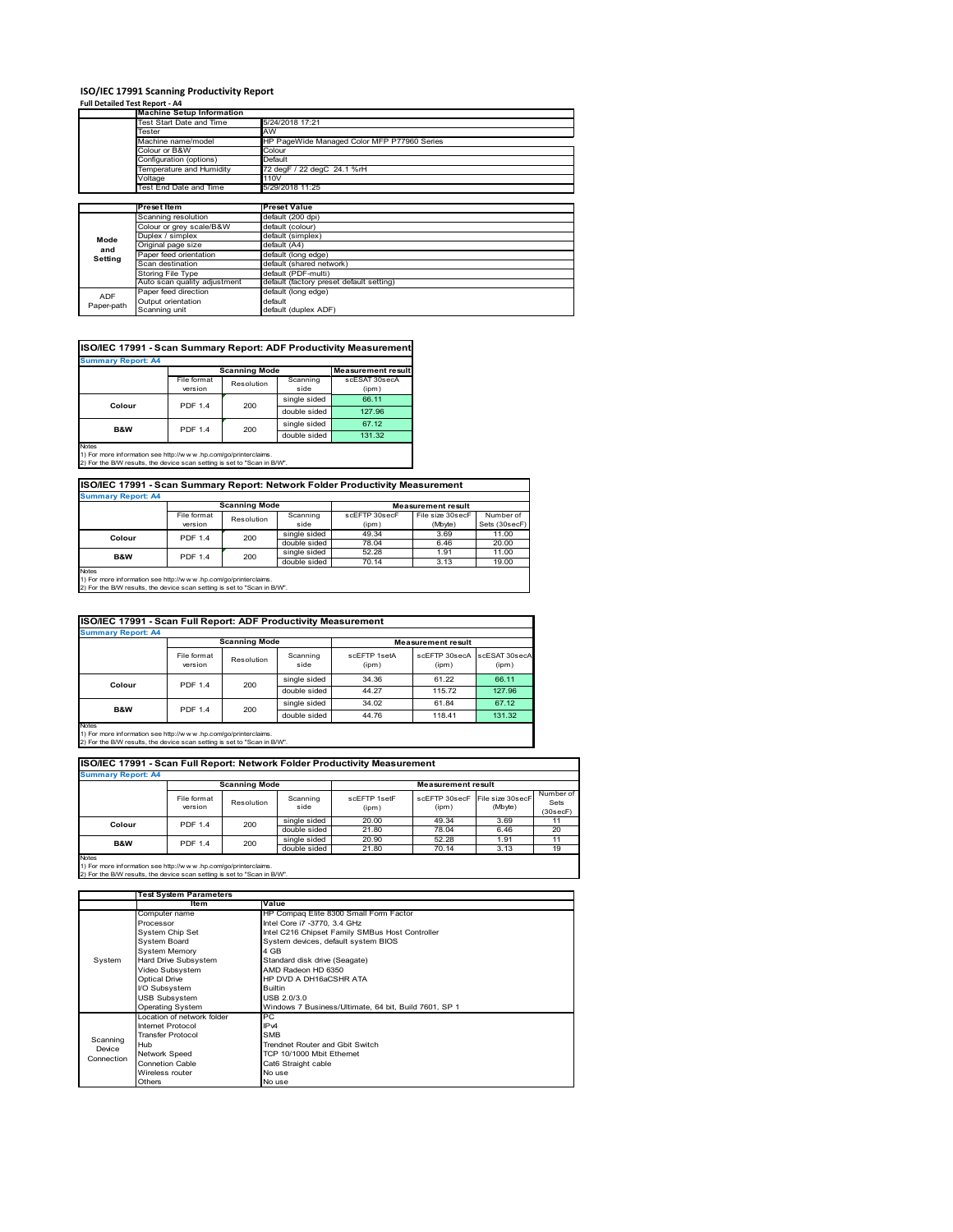# **ISO/IEC 17991 Scanning Productivity Report Full Detailed Test Report ‐ Tabloid**

|            | <b>Machine Setup Information</b> |                                             |  |  |  |  |  |
|------------|----------------------------------|---------------------------------------------|--|--|--|--|--|
|            | Test Start Date and Time         | 5/24/2018 17:21                             |  |  |  |  |  |
|            | Tester                           | AW                                          |  |  |  |  |  |
|            | Machine name/model               | HP PageWide Managed Color MFP P77960 Series |  |  |  |  |  |
|            | Colour or B&W                    | Colour                                      |  |  |  |  |  |
|            | Configuration (options)          | Default                                     |  |  |  |  |  |
|            | Temperature and Humidity         | 72 degF / 22 degC 24.1 %rH                  |  |  |  |  |  |
|            | Voltage                          | 110V                                        |  |  |  |  |  |
|            | Test End Date and Time           | 5/29/2018 11:25                             |  |  |  |  |  |
|            |                                  |                                             |  |  |  |  |  |
|            | <b>Preset Item</b>               | <b>Preset Value</b>                         |  |  |  |  |  |
|            | Scanning resolution              | default (200 dpi)                           |  |  |  |  |  |
|            | Colour or grey scale/B&W         | default (colour)                            |  |  |  |  |  |
| Mode       | Duplex / simplex                 | default (simplex)                           |  |  |  |  |  |
| and        | Original page size               | default (A4)                                |  |  |  |  |  |
| Setting    | Paper feed orientation           | default (long edge)                         |  |  |  |  |  |
|            | Scan destination                 | default (shared network)                    |  |  |  |  |  |
|            | Storing File Type                | default (PDF-multi)                         |  |  |  |  |  |
|            | Auto scan quality adjustment     | default (factory preset default setting)    |  |  |  |  |  |
| <b>ADF</b> | Paper feed direction             | default (long edge)                         |  |  |  |  |  |
| Paper-path | Output orientation               | default                                     |  |  |  |  |  |
|            | Scanning unit                    | default (duplex ADF)                        |  |  |  |  |  |

| <b>Summary Report: Tabloid</b> |                |                      |              |                           |
|--------------------------------|----------------|----------------------|--------------|---------------------------|
|                                |                | <b>Scanning Mode</b> |              | <b>Measurement result</b> |
|                                | File format    | Resolution           | Scanning     | scESAT 30secA             |
|                                | version        |                      | side         | (ipm)                     |
| Colour                         | <b>PDF 1.4</b> | 200                  | single sided | 38.12                     |
|                                |                |                      | double sided | 68.56                     |
| <b>B&amp;W</b>                 | <b>PDF 1.4</b> | 200                  | single sided | 37.84                     |
|                                |                | double sided         |              | 75.18                     |

1) For more information see http://w w w .hp.com/go/printerclaims. 2) For the B/W results, the device scan setting is set to "Scan in B/W".

| ISO/IEC 17991 - Scan Summary Report: Network Folder Productivity Measurement |                      |            |              |                           |                  |               |  |  |
|------------------------------------------------------------------------------|----------------------|------------|--------------|---------------------------|------------------|---------------|--|--|
| <b>Summary Report: Tabloid</b>                                               |                      |            |              |                           |                  |               |  |  |
|                                                                              | <b>Scanning Mode</b> |            |              | <b>Measurement result</b> |                  |               |  |  |
|                                                                              | File format          | Resolution | Scanning     | scEFTP 30secF             | File size 30secF | Number of     |  |  |
|                                                                              | version              |            | side         | (ipm)                     | (Mbyte)          | Sets (30secF) |  |  |
| Colour                                                                       | <b>PDF 1.4</b>       | 200        | single sided | 27.16                     | 4.18             | 6.00          |  |  |
|                                                                              |                      |            | double sided | 43.23                     | 6.34             | 10.00         |  |  |
| <b>B&amp;W</b>                                                               | <b>PDF 1.4</b>       | 200        | single sided | 28.51                     | 2.23             | 6.00          |  |  |
|                                                                              |                      |            | double sided | 38.54                     | 3.68             | 11.00         |  |  |

Notes 1) For more information see http://w w w .hp.com/go/printerclaims. 2) For the B/W results, the device scan setting is set to "Scan in B/W".

|                                | ISO/IEC 17991 - Scan Full Report: ADF Productivity Measurement |                              |                  |                       |                                      |       |  |  |
|--------------------------------|----------------------------------------------------------------|------------------------------|------------------|-----------------------|--------------------------------------|-------|--|--|
| <b>Summary Report: Tabloid</b> |                                                                |                              |                  |                       |                                      |       |  |  |
|                                |                                                                | <b>Scanning Mode</b>         |                  |                       | <b>Measurement result</b>            |       |  |  |
|                                | File format<br>version                                         | Resolution                   | Scanning<br>side | scFFTP 1setA<br>(ipm) | scEFTP 30secA ScESAT 30secA<br>(ipm) | (ipm) |  |  |
| Colour                         | <b>PDF 1.4</b>                                                 | 200                          | single sided     | 24.70                 | 34.94                                | 38.12 |  |  |
|                                |                                                                |                              | double sided     | 34.28                 | 61.19                                | 68.56 |  |  |
| <b>B&amp;W</b>                 | <b>PDF 1.4</b>                                                 |                              | single sided     | 24.61                 | 34.84                                | 37.84 |  |  |
|                                |                                                                | 200<br>double sided<br>35.12 |                  |                       | 68.46                                | 75.18 |  |  |
| <b>Notes</b>                   |                                                                |                              |                  |                       |                                      |       |  |  |

Notes 1) For more information see http://w w w .hp.com/go/printerclaims. 2) For the B/W results, the device scan setting is set to "Scan in B/W".

### File format **Scanning Mode Measurement result** ummary Repor<mark>t: Tabl</mark>o **ISO/IEC 17991 - Scan Full Report: Network Folder Productivity Measurement**

|                | File format<br>version                                                | Resolution | Scanning<br>side | scEFTP 1setF<br>(ipm) | scEFTP 30secF File size 30secF<br>(ipm) | (Mbyte) | Number of<br>Sets<br>(30secF) |  |  |  |  |
|----------------|-----------------------------------------------------------------------|------------|------------------|-----------------------|-----------------------------------------|---------|-------------------------------|--|--|--|--|
| Colour         | <b>PDF 1.4</b>                                                        | 200        | single sided     | 15.50                 | 27.16                                   | 4.18    |                               |  |  |  |  |
|                |                                                                       |            | double sided     | 20.00                 | 43.23                                   | 6.34    | 10                            |  |  |  |  |
| <b>B&amp;W</b> | <b>PDF 1.4</b>                                                        | 200        | single sided     | 15.00                 | 28.51                                   | 2.23    |                               |  |  |  |  |
|                |                                                                       |            | double sided     | 18.46                 | 38.54                                   | 3.68    |                               |  |  |  |  |
| <b>Notes</b>   |                                                                       |            |                  |                       |                                         |         |                               |  |  |  |  |
|                | 1) Eas more information can letter/hereous by coming insistencialment |            |                  |                       |                                         |         |                               |  |  |  |  |

1) For more information see http://w w w .hp.com/go/printerclaims. 2) For the B/W results, the device scan setting is set to "Scan in B/W".

|            | Test System Parameters      |                                                       |  |  |  |  |
|------------|-----------------------------|-------------------------------------------------------|--|--|--|--|
|            | Item                        | Value                                                 |  |  |  |  |
|            | Computer name               | HP Compaq Elite 8300 Small Form Factor                |  |  |  |  |
|            | Processor                   | Intel Core i7 -3770, 3.4 GHz                          |  |  |  |  |
|            | System Chip Set             | Intel C216 Chipset Family SMBus Host Controller       |  |  |  |  |
|            | <b>System Board</b>         | System devices, default system BIOS                   |  |  |  |  |
|            | <b>System Memory</b>        | 4 GB                                                  |  |  |  |  |
| System     | Hard Drive Subsystem        | Standard disk drive (Seagate)                         |  |  |  |  |
|            | Video Subsystem             | AMD Radeon HD 6350                                    |  |  |  |  |
|            | Optical Drive               | HP DVD A DH16aCSHR ATA                                |  |  |  |  |
|            | I/O Subsystem               | <b>Builtin</b>                                        |  |  |  |  |
|            | <b>USB Subsystem</b>        | USB 2.0/3.0                                           |  |  |  |  |
|            | <b>Operating System</b>     | Windows 7 Business/Ultimate, 64 bit, Build 7601, SP 1 |  |  |  |  |
|            | I ocation of network folder | PC.                                                   |  |  |  |  |
|            | Internet Protocol           | IP <sub>v4</sub>                                      |  |  |  |  |
| Scanning   | <b>Transfer Protocol</b>    | <b>SMB</b>                                            |  |  |  |  |
| Device     | Hub                         | Trendnet Router and Gbit Switch                       |  |  |  |  |
| Connection | Network Speed               | TCP 10/1000 Mbit Ethernet                             |  |  |  |  |
|            | <b>Connetion Cable</b>      | Cat6 Straight cable                                   |  |  |  |  |
|            | Wireless router             | No use                                                |  |  |  |  |
|            | Others                      | No use                                                |  |  |  |  |